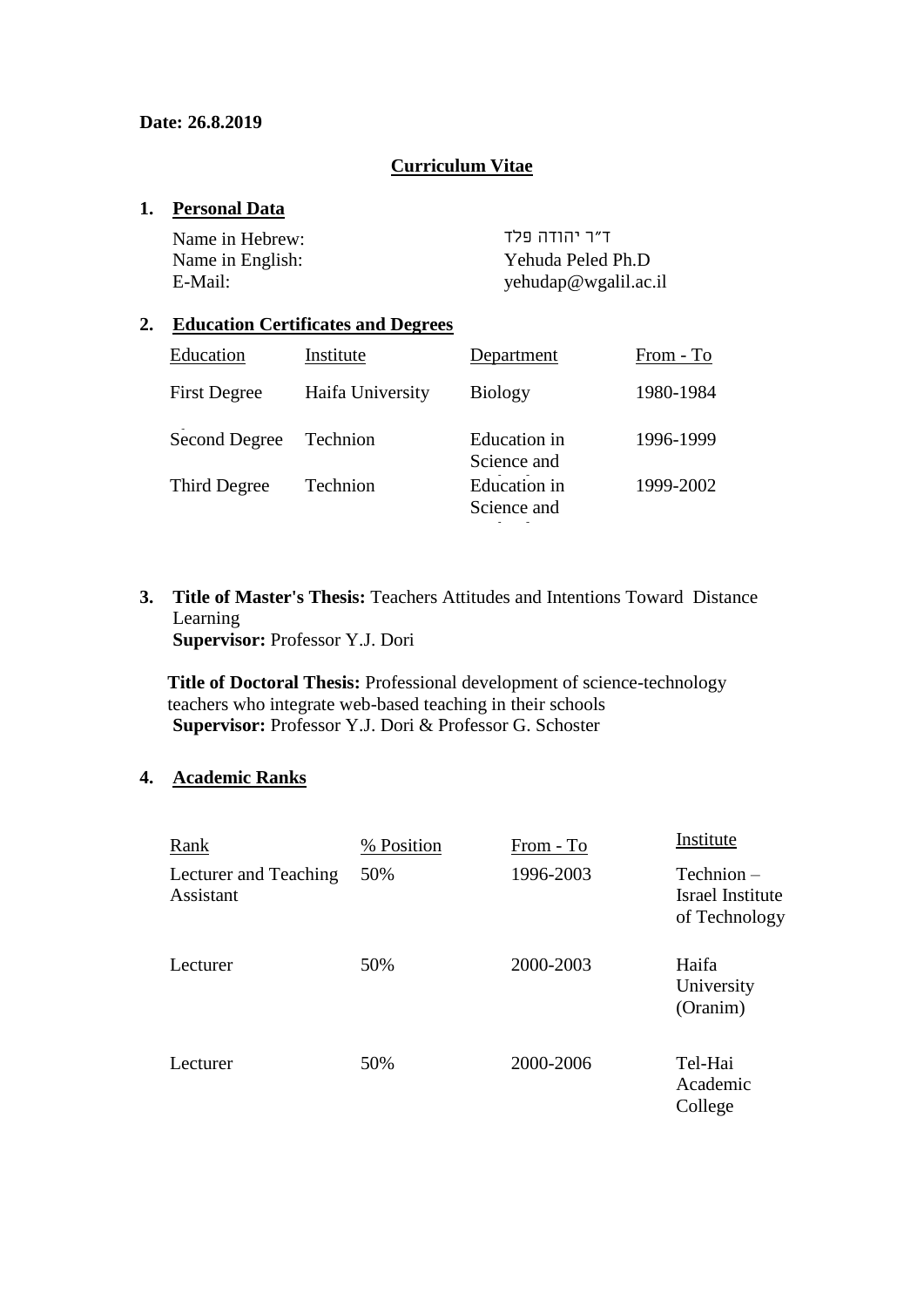| Rank                                                    | % Position | From - To            | Institute                                                              |
|---------------------------------------------------------|------------|----------------------|------------------------------------------------------------------------|
| Lecturer                                                | 30%        | 2002-2005            | Department of<br>Computer<br>Science,<br>University of<br>Indianapolis |
| Lecturer                                                | 100%       | $2002 - 2011$        | <b>Western Galilee</b><br>College                                      |
| Lecturer                                                | 100%       | 2002-2013            | Ohalo<br>Academic<br>College                                           |
| Head of the<br><b>Information Studies</b><br>Department | 100%       | $2007 - 2017$        | <b>Western Galilee</b><br>College                                      |
| Fulbright Scholar in<br>Residence                       | 100%       | 2010-2011            | Westminster<br>College, PA                                             |
| Senior lecturer                                         | 100%       | $1.9.2011$ - current | <b>Western Galilee</b><br>College                                      |

# **5. Supervising Graduate and Post-Graduate Students**

# a. Names of M.A. Students (supervised by the lecturer)

| Name of Student | Year of Completion | Co-Supervisor |
|-----------------|--------------------|---------------|
| Orit Berger     | 2009               |               |
| Anat Bojio      | 2012               |               |
| Sara Perzon     | 2013               |               |

# **6. Grants and Awards**

| Year | Name of Grant/Award            |
|------|--------------------------------|
| 2010 | Fulbright scholar in residence |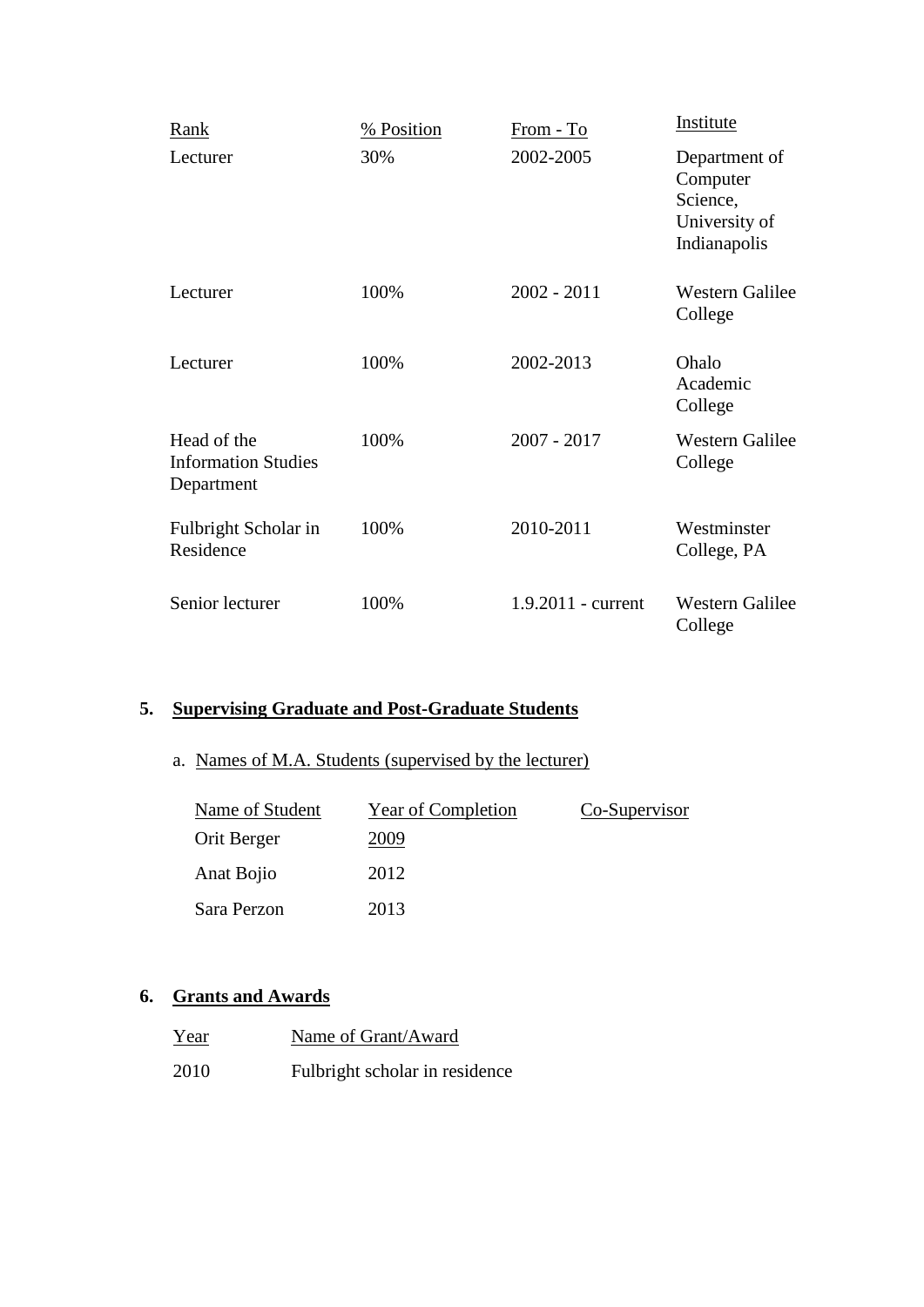# **7. Research Grants**

| From-To   | <b>Funding Agency</b>                                                                                                                      | Title of<br>Research                                            | <u>Amount</u> | <b>Names of Research</b><br>Partners                 |
|-----------|--------------------------------------------------------------------------------------------------------------------------------------------|-----------------------------------------------------------------|---------------|------------------------------------------------------|
| 2018-2019 | Council for<br>Higher education                                                                                                            | Online<br>courses                                               | \$20,000      | <b>Efrat Pieterse</b>                                |
| 2013-2014 | Mofet Institute                                                                                                                            | Cyberbullyi<br>ng                                               | \$7,000       |                                                      |
| 2010-2012 | <b>National Institute</b><br>for Testing and<br>Evaluation                                                                                 | Characterist<br>ics of<br>Undergradu<br>ate students<br>dropout | \$10,000      | Miri Sarid                                           |
| 2010-2011 | The Westminster<br>Endowed<br>Development<br>Fund                                                                                          | from<br>Kindles $&$<br>straggling<br>readers                    | \$5,000       | Camardese, A.,<br>Morelli, E., $&$<br>Kirkpatrick M. |
| 2010-2012 | Chief scientist-<br>Ministry of<br>Education $-$ IL                                                                                        | Incorporatin<br>$g$ 1X1 in a<br>high school                     | \$20,000      | Ina Blau                                             |
| 2009-2010 | Mofet Institute                                                                                                                            | Plagiarism<br>issues<br>among<br>college                        | 10,000\$      | Eshet, Grinautski,<br>& Barczyk,                     |
| 2008-2009 | Mofet Institute                                                                                                                            | Integrating<br>Wiki<br>environmen<br>t into                     | 10,000\$      | Sharon & Bar-<br>Shalom                              |
| 2006-2008 | <b>National Council</b><br>for Community<br>and Education<br>Partnerships<br>NCCEP-<br><b>Sponsored Grant</b><br>Program (Award<br>Number: | Cooperative<br>project-<br>based<br>learning                    | \$50,000      | Gloria Dunnivan                                      |
| 2003-2004 | Oranim Academic<br>College                                                                                                                 | Distance<br>Learning.<br>VS.<br>Traditional                     | 2,500\$       | <b>Avshalom Ben-</b><br>Zeev                         |
| 2000-2002 | Ministry of<br>Science                                                                                                                     | Teachers'<br>professional<br>developmen<br>t                    | 10,000\$      |                                                      |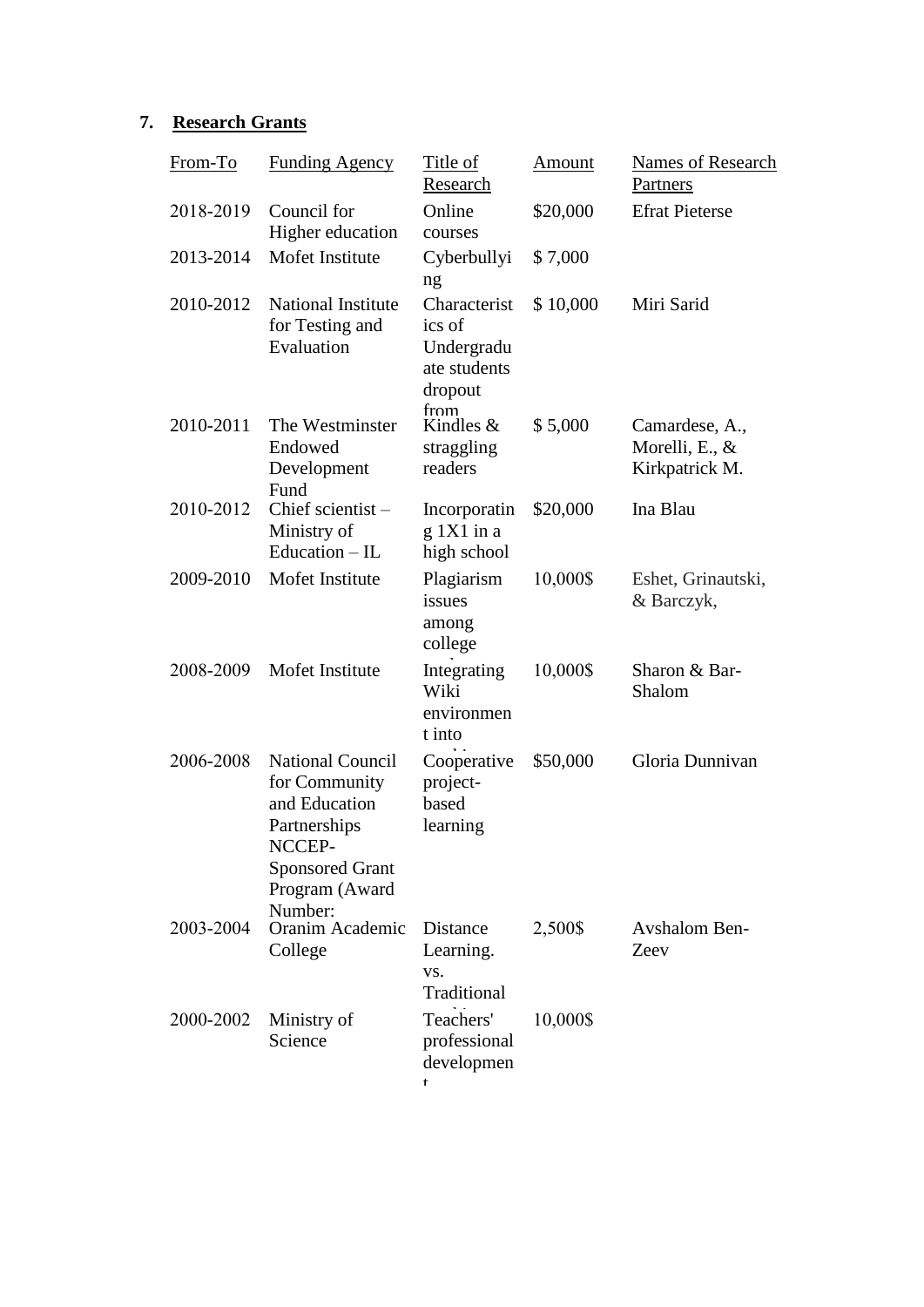| <b>Date</b> | <b>Name of Conference</b>                                                      | <b>Place of</b><br><b>Conference</b>      | Subject of<br>Conference/<br><b>Role</b> at<br>Conference/<br><b>Comments</b> | <b>Role</b>                    |
|-------------|--------------------------------------------------------------------------------|-------------------------------------------|-------------------------------------------------------------------------------|--------------------------------|
| 2006        | Conservation of the<br>eagles in the Golan                                     | Ohalo<br>academic<br>College              |                                                                               | organizer                      |
| 2008        | The Annual<br>international<br>Interdisciplinary<br><b>Research Conference</b> | Western<br>Galilee<br>College             |                                                                               | Initiator<br>$\&$<br>organizer |
| 2009        | The Annual<br>international<br>Interdisciplinary<br><b>Research Conference</b> | Western<br>Galilee<br>College             |                                                                               | Initiator<br>$\&$<br>organizer |
| 2009        | The Library in view of<br>the Kindle                                           | Western<br>Galilee<br>College             |                                                                               | Initiator<br>$\&$<br>organizer |
| 2010        | The Future of the<br><b>Western Galilee</b><br>streams                         | Western<br>Galilee<br>College             |                                                                               | organizer                      |
| 2011        | "Bridges" - The third<br>international academic<br>conference                  | Westminster<br>College, PA.<br><b>USA</b> | $Formerly - The$<br>Annual<br>Interdisciplinary<br>Research<br>Conference     | Initiator<br>$\&$<br>organizer |
| 2012        | The Annual<br>international<br>Interdisciplinary<br><b>Research Conference</b> | Western<br>Galilee<br>College             |                                                                               | Initiator<br>$\&$<br>organizer |

# **8. Organization of Scientific Conferences**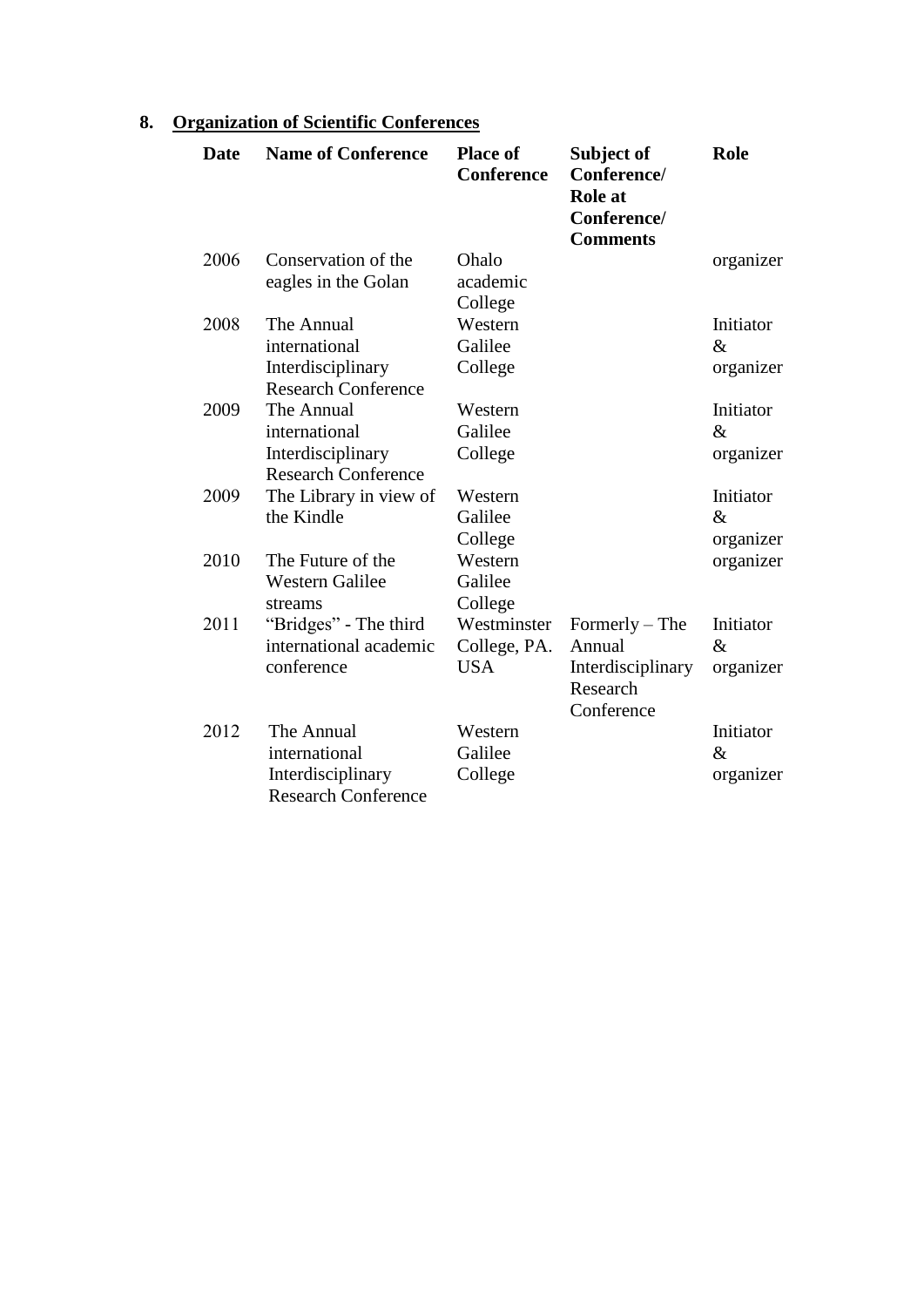## **9. Positions Held**

| From-To                 | Institute                                                              | Position                                             | % Position |
|-------------------------|------------------------------------------------------------------------|------------------------------------------------------|------------|
| 1996-2003               | Technion-<br><b>Israel Institute</b><br>of Technology                  | Lecturer and Teaching<br>Assistant                   | 50%        |
| 2000-2003               | Haifa<br>University<br>(Oranim)                                        | Lecturer                                             | 50%        |
| 2000-2006               | Tel-Hai<br>Academic<br>College                                         | Lecturer                                             | 50%        |
| 2002-2005               | Department of<br>Computer<br>Science,<br>University of<br>Indianapolis | Lecturer                                             | 30%        |
| $2002 - 2011$           | Western<br>Galilee<br>College                                          | Lecturer                                             | 100%       |
| 2002-2013               | Ohalo<br>Academic<br>College                                           | Lecturer                                             | 100%       |
| 2007 - 2017             | Western<br>Galilee<br>College                                          | Head of the Information<br><b>Studies Department</b> | 100%       |
| 2010-2011               | Westminster<br>College, PA                                             | Fulbright Scholar in<br>Residence                    | 100%       |
| $1.9.2011 -$<br>current | Western<br>Galilee<br>College                                          | Senior lecturer                                      | 100%       |

# **10. Additional Professional Experience (Public Positions)**

| <b>Position</b>           | <b>Institute</b>                 | Year/S    |
|---------------------------|----------------------------------|-----------|
| Pedagogic Administrator   | Wide Angle Regional Teacher      | 1996-1997 |
|                           | Center                           |           |
| <b>Executive Director</b> | Wide Angle Regional Teacher      | 1997-2000 |
|                           | Center                           |           |
| member                    | The Online Teaching and learning | 2008-2015 |
|                           | Environments Unit at the MOFET   |           |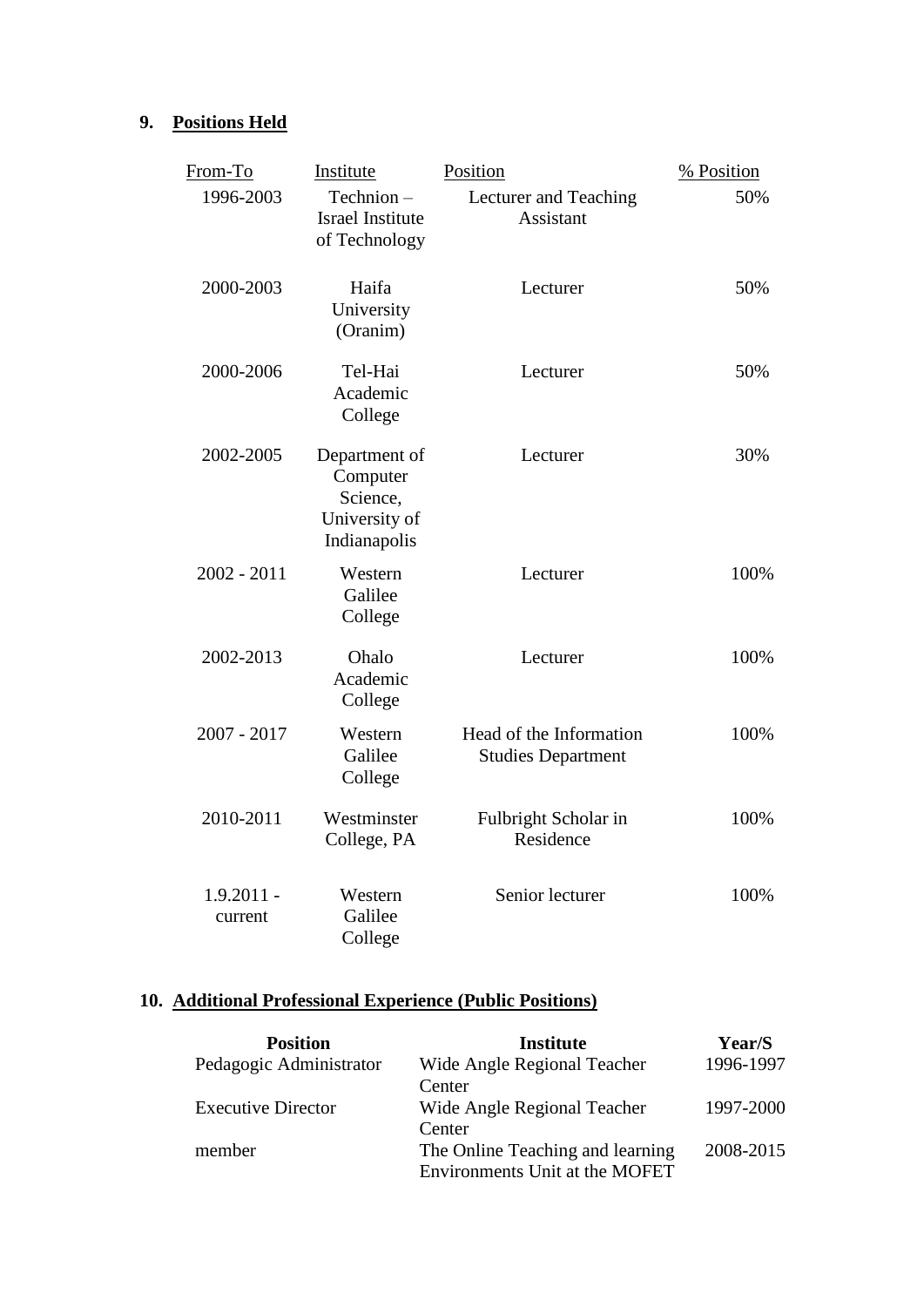| institute                                  |          |
|--------------------------------------------|----------|
| the <i>Interdisciplinary Journal of e-</i> | $2015 -$ |
| Skills and Lifelong Learning<br>(IJELL).   | current  |
| Computers & Education                      | $2016 -$ |
|                                            | current  |
| <b>Educational Psychology Review</b>       | 2018-    |
|                                            | current  |
| Journal of Educational Technology          | $2011 -$ |
| & Society                                  | current  |
| Journal of Leadership in Education         | 2016     |
| <b>CHASE</b> conference                    | $2013 -$ |
|                                            | Current  |
|                                            |          |

### **11. Scientific Areas of Specialization**

Educationa Technology

### **12. Academic Profile**

My research aims to understand issues which relate to the pros and cons of ICT on teaching and learning. First I've looked into the potential of ICT as a platform for cooperative learning between students in different countries (namely twining project which I've initiated between classrooms in Israel and the USA). At the same time I've experimented with Wikies and Twitter, as it seemed obvious that these cooperative platforms have a potential for teaching and learning. Apart from experiencing "writing" per se creating Wiki entries provides the teacher with the means of exposing students to peer-feedback. I used Twitter as a support platform for pre-service teachers. Additional research at that time looked into the effect of Interactive White Boards on teaching.

In 2005 I developed the multi-drafting teaching concept where an assignment can be sent to the teacher as many times as the student needs to bring it to the desired standard. This is done using built-in features in Word such as "Track Changes" and "Comments." Using any LMS system as a delivery system enables the accumulation of an e-portfolio of the student work. In time, data have pointed to academic procrastination which has yet to be fully explained, as multi-drafting offers the opportunity to achieve straight A for an assignment.

The emergence of the Kindle in 2007 intrigued the idea that it might help struggling students with their reading. Thus I researched that aspect in the US and in Israel.

In 2009 I initiated A transformation of a six-year school (7-12th grades) from a classic ("old fashion") school to a  $1X1$  – which included laptop for every student and teachers with major objectives of changing the teaching and learning culture at school. My research team coached and followed the changes at school for five years.

As the demand for online courses at the academic arena increased, I began to look into the effect of academic dishonesty in online courses and compared it to student's cheating in "regular" face to face courses, exploring the nature of the various differences between the two.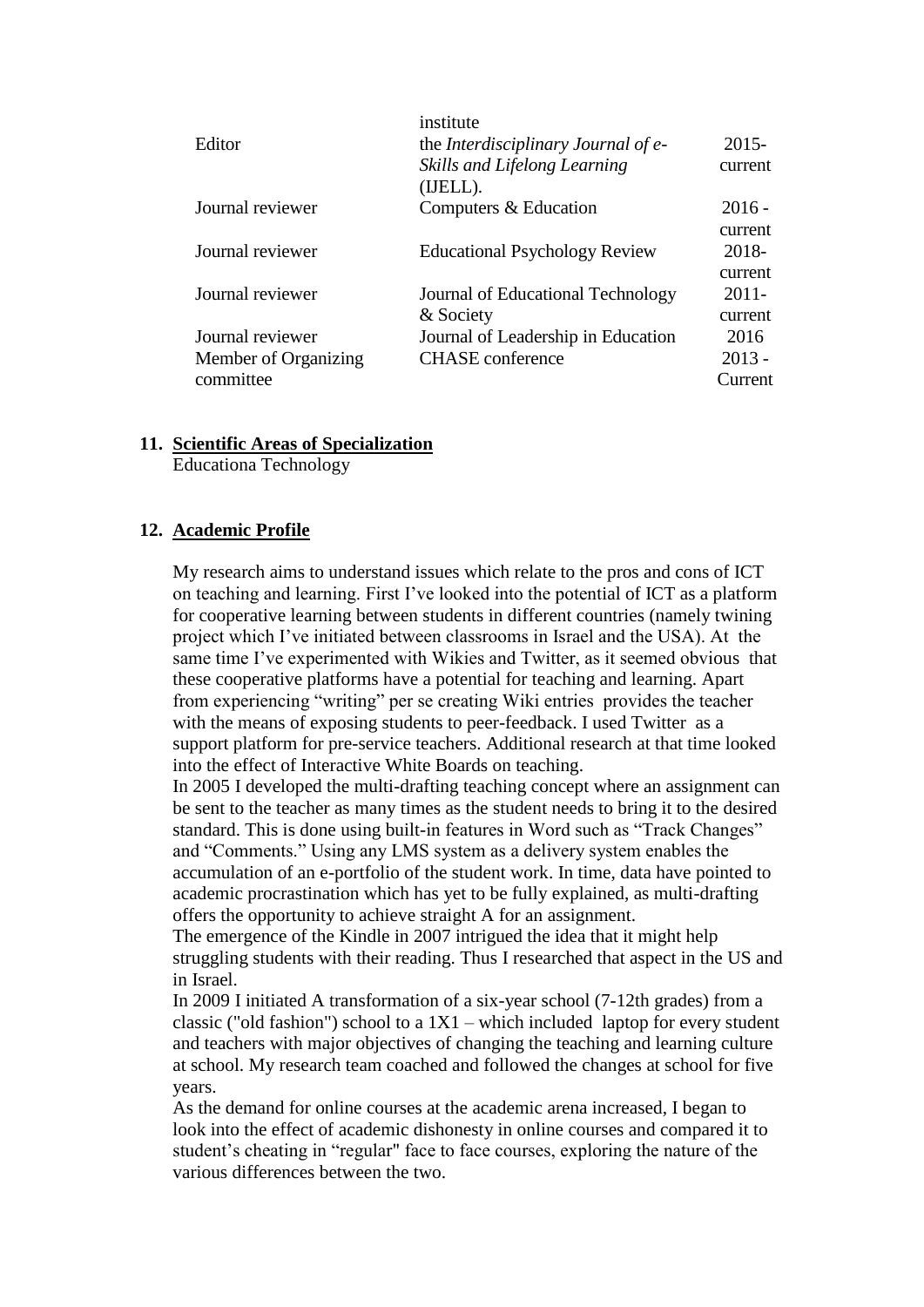The emergence of smartphones in 2007 started a major change in the way we interact with our surrounding, with that, the way children who own them are influenced. As more and more reports on cyberbullying and suicide attempts as a result of cyberbullying started coming in, my attention was drawn to that arena. I've investigated the Normative Beliefs toward cyberaggression of 5th-10th graders in Israel and the USA and compared their cultural bias. I've done a longitude comparative study on the changes of Normative Beliefs toward cyberaggression of 5th-10th graders in Israel between 2013 and 2018 and indeed found that as the years go by, and younger children own smartphones change is apparent in the Normative Beliefs toward cyberaggression. The question where the parents are as the traditional "protectors" of their child was next to be examined. Preliminary research showed that parental mediation as was known and understood in the television era, then at the desktop computer era, does not apply in the smartphone era. Whether parents are not aware of the dangers in free "un-protected" use of smartphones or, they are aware of the perils lurking there, and thus apply some protection (parental-mediation), in any case research has found that children do as they wish, with or without their parents' consent. Following these findings, I'm currently conducting national research titled "Dangers and threats in cyberspace - a gap between parents and children's perceptions." The initial part of the research is funded by the Western Galilee College (structuring the research instrument and achieving initial results from 500 families). These initial findings will be submitted to the ISF to try and get a large grant which will enable us to collect data on a national scale.

The Trump effect on aggression, (physical aggression and cyber-aggression) brought into mind the possible effect of *bias based cyber-aggression*. So, I've teamed with two German professors prominent in education and cyber-aggression to write a proposal to the German-Israel-Foundation on bias-based cyberaggression. The research will inquire the effect of biased cyber-aggression which is fueled by hate speech.

In the last couple of years, there's an increase in the number of online courses taught at the Western Galilee College. As the chair of the "*The Unit for the Advancement of Teaching*" I've initiated a president's decree that every teacher who wishes or asks to teach an online course must participate in a two-day (8 hours) course concerning the difference between face-to-face and online courses; how to design an online course and how it should be taught. In order to monitor the workshop's effect, data was collected from the participants. A 70,000 Shekel grant from the *Higher Education Council* which was received this year, enable us to take the research to a further level – and investigate workshop influence on online courses (the way they are planned, built and run and on the teacher's pedagogy in online course and that pedagogy on the students learning). To sum that up I can divide my academic activity into four domains: (1) the possible advantages of ICT on collaborative learning; (2) The potential of various technologies (hardware and software) on teaching and learning; (3) the online courses era, i.e the effect of online courses on academic dishonesty and the effect of preparatory workshop for faculty on their online courses, and (4) cyberaggression, online dangers and how to protect children from them..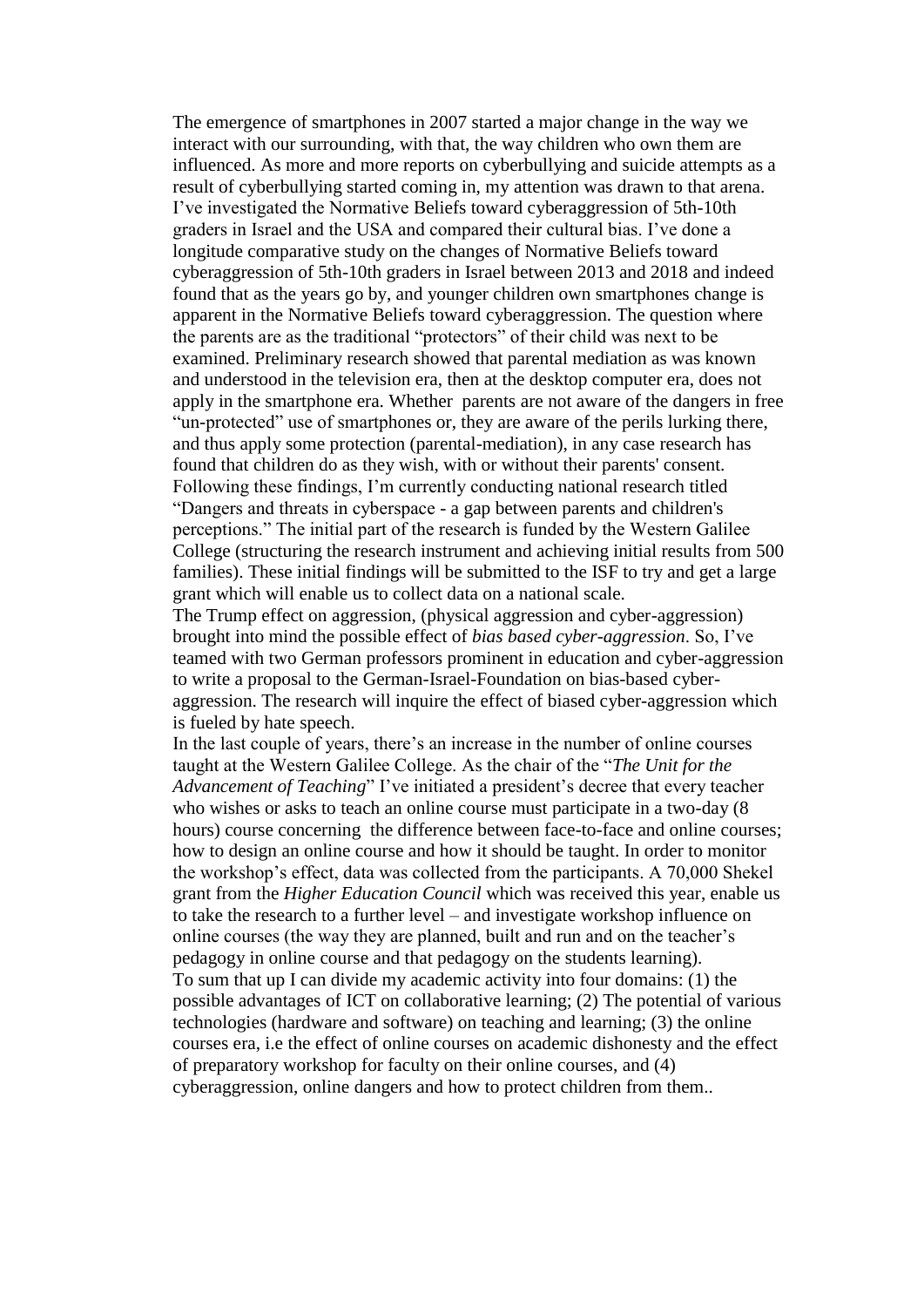### **Publications**

Yehuda Peled Ph.D .

### א. **פרסומים שפיטים** *Publications Refereed*

*Books (as author)* )מחבר )ספרים Rotem, A. & Peled, Y. (2008). School Turns On-Line. Klil Academic Pub. Mofet Institute, Tel-Aviv (381 Pages) (Hebrew; English abstract)

### *Books (as editor)* )עורך )ספרים

### *Articles and Chapters in Books* בספרים ופרקים מאמרים

**Peled, Y**., Dori, Y. J., & Kali, Y. (2011). Sustainable integration of technology into education: from teachers and principals point of view - A longitudinal research. In D. Chen & G. Kortz (Eds.), *Integration of information technology in the Israeli education system* (pp. 311-332). Tel-Aviv: Tel-Aviv University. [In Hebrew]

**Peled, Y.**, Barczyk, C., Eshet, Y., & Grinautski, K. (2012). Learning Motivation and Student Academic Dishonesty – A Comparison Between Face-To-Face And Online Courses. In: C. D. Maddux, & D. Gibson (Eds.), *Research Highlights in Technology and Teacher Education 2012*. Retrieved from <https://www.learntechlib.org/p/41222/>

**Peled, Y**., Medvin, M., & Domanski, L. (2012). IWB in Rural school districts. Is it worth it? In: C. D. Maddux, & D. Gibson (Eds.), *Research Highlights in Technology and Teacher Education 2012*. Retrieved from <https://www.learntechlib.org/p/41222/>

**Peled, Y., & Pieterse, E.** (2013). "Is there anybody out there": Twitter as a support environment for first-year teachers' online induction workshop. In L. Leping, D. C. Gibson & C. D. Maddux (Eds.), *Research Highlights in Technology and Teacher Education 2013* (pp.41-49). Retrieved from <https://www.learntechlib.org/p/48323/>

**Peled, Y.** (2014). Classroom Interaction Between Israeli and American Jewish Communities and Its Influence on the Participants' Awareness of Jewish Identity and Cultural Diversity. In Y. Rich, Y. Katz, Z. Mevarech, & S. Ohayon (Eds.), *Jewish Literacy and Education (Studies and Texts in Jewish History and Culture)* (pp. 205-225). Bethesda, Maryland: University Press of Maryland*.*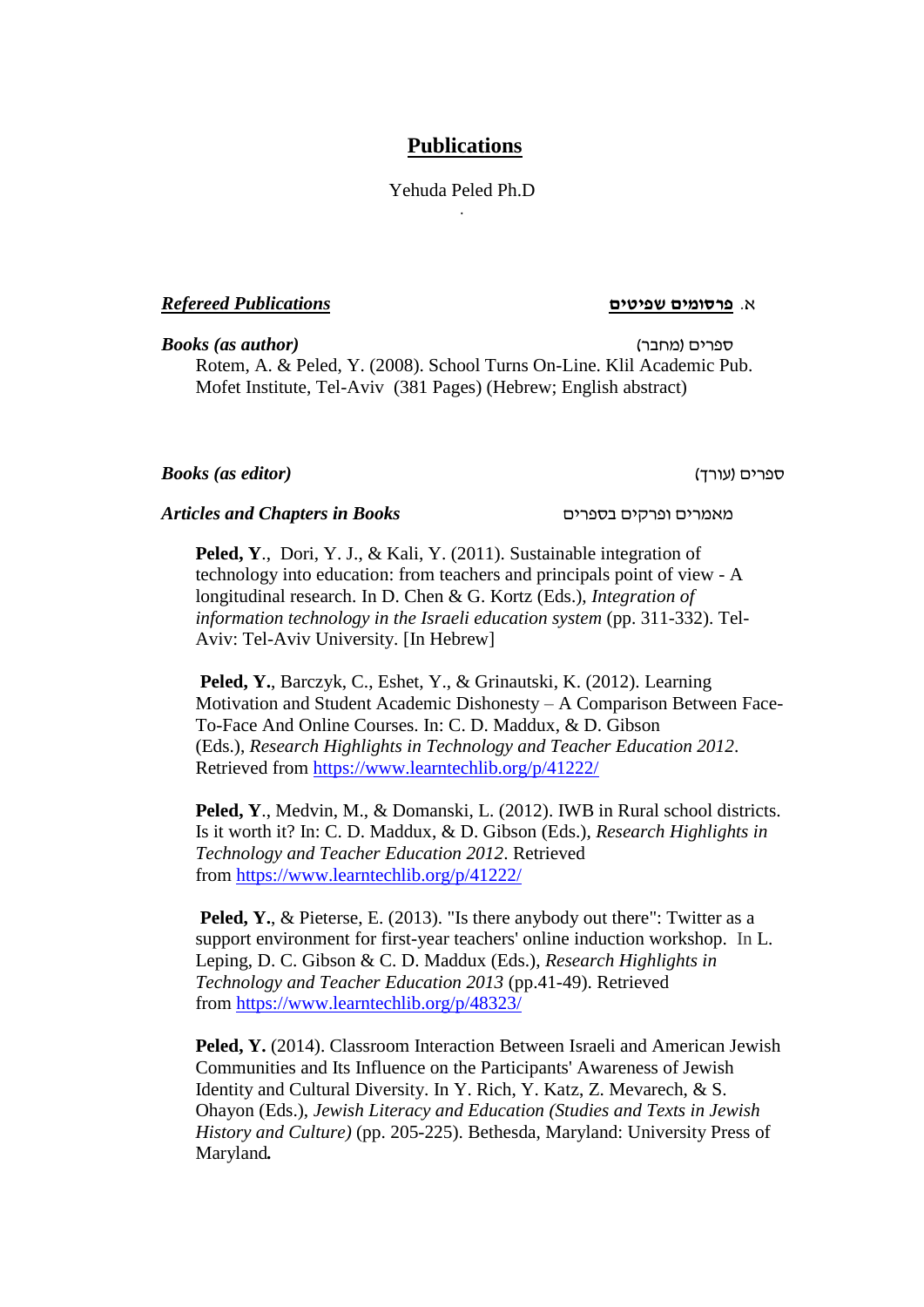**Peled, Y.,** & Oster-Levinz, A. (2015). The impact of modeling and mentoring on pre-service teachers to use technological pedagogical content knowledge. In L. Liu & D. C. Gibson (Eds.), *Research Highlights in Technology and Teacher Education 2015.* (pp. 21-29). Waynesville, NC : AACE. Retrieved from <http://www.editlib.org/d/151871>

**Peled, Y.,** & Goldstein, O. (2016). Integrating Wiki in Teaching and Learning. In O. Melamed & O. Goldstein (Eds.), *Teaching and Learning in the Digital Era* (pp. 247-262). Tel-Aviv: Moffet Inst. [In Hebrew]

### מאמרים בכתבי עת *periodicals in Articles*

Dori, J. Y., Tal, T. R., & **Peled, Y.** (2002). Characteristics of Science Teachers Who Incorporate Web-Based Teaching, *Research in Science Education, 32*(4), 511-547.

Zimmerman, L. C., & **Peled, Y.** (2009). International Twinning as an Enrichment Project, *Academic Exchange Quarterly, 13*(1), 124-129. **Peled, Y**., & Dunnivan, G. (2009). Common Ground among Three Cultures, *Journal of Systemics, Cybernetics and Informatics, 7*(5), 18-24. Sarid, M., & **Peled, Y**. (2010). The effect of Procrastination on Multi-Drafting in a Web-Based Learning Content Management Environment. *Interdisciplinary Journal of E-Learning and Learning Objects (IJELLO), 6*,

345-354.

**Peled, Y.**, & Sarid, M. (2010). Multi-drafting feedback process in a web-based environment. *Interactive Technology and Smart Education, 7*(2), 113-123. **Peled, Y.**, Kali, Y., & Dori Y. J. (2011). School principals' influence on science teachers' technology implementation: A retrospective analysis. *International Journal of Leadership in Education, 14*(2), 229-245.

**Peled, Y.**, & Dunnivan, G. (2011). Cross-cultural learning program. *Academic Exchange Quarterly, 15*(2), 70-74. (editors' choice). Retrieved from <http://www.rapidintellect.com/AEQweb/cho4879.htm>

**Peled, Y.**, Barczyk, C., & Sarid, M. (2012). Institutional Characteristics and Faculty Perceptions of Academic Dishonesty. *Educational Practice and Theory, 34*(2), 61-79. **Doi:** <https://doi.org/10.7459/ept/34.2.05>

Blau, I., & **Peled, Y**. (2012). Teachers' Openness to Change and Attitudes towards ICT: Comparison of Laptop per Teacher and Laptop per Student Programs. Interdisciplinary *Journal of E-Learning and Learning Objects. (IJELLO special series of Chais Conference 2012 best papers), 8*(1), 73-82.

**Peled, Y.**, Bar-Shalom, O., & Sharon, R. (2012). Characterization of Preservice Teachers' Attitude to Feedback in a Wiki-environment Framework. *Interactive Learning Environments, 22*(5), 1-16. Doi: 10.1080/10494820.2012.731002

**Peled, Y.**, & Rozansky, C. L. (2012). Educational Twinning: Building a School Partnership across Continents. *Academic Exchange Quarterly, 16*(2), 49-55. Retrieved from <http://www.rapidintellect.com/AEQweb/cho5084.htm> Eshet Y., **Peled Y.**, Barczyk, C., & Grinautski, K. (2013) I Did Not Know Its Prohibited - Academic Dishonesty in Online Courses. *Journal of Communication and Computer, 5*, 661-667.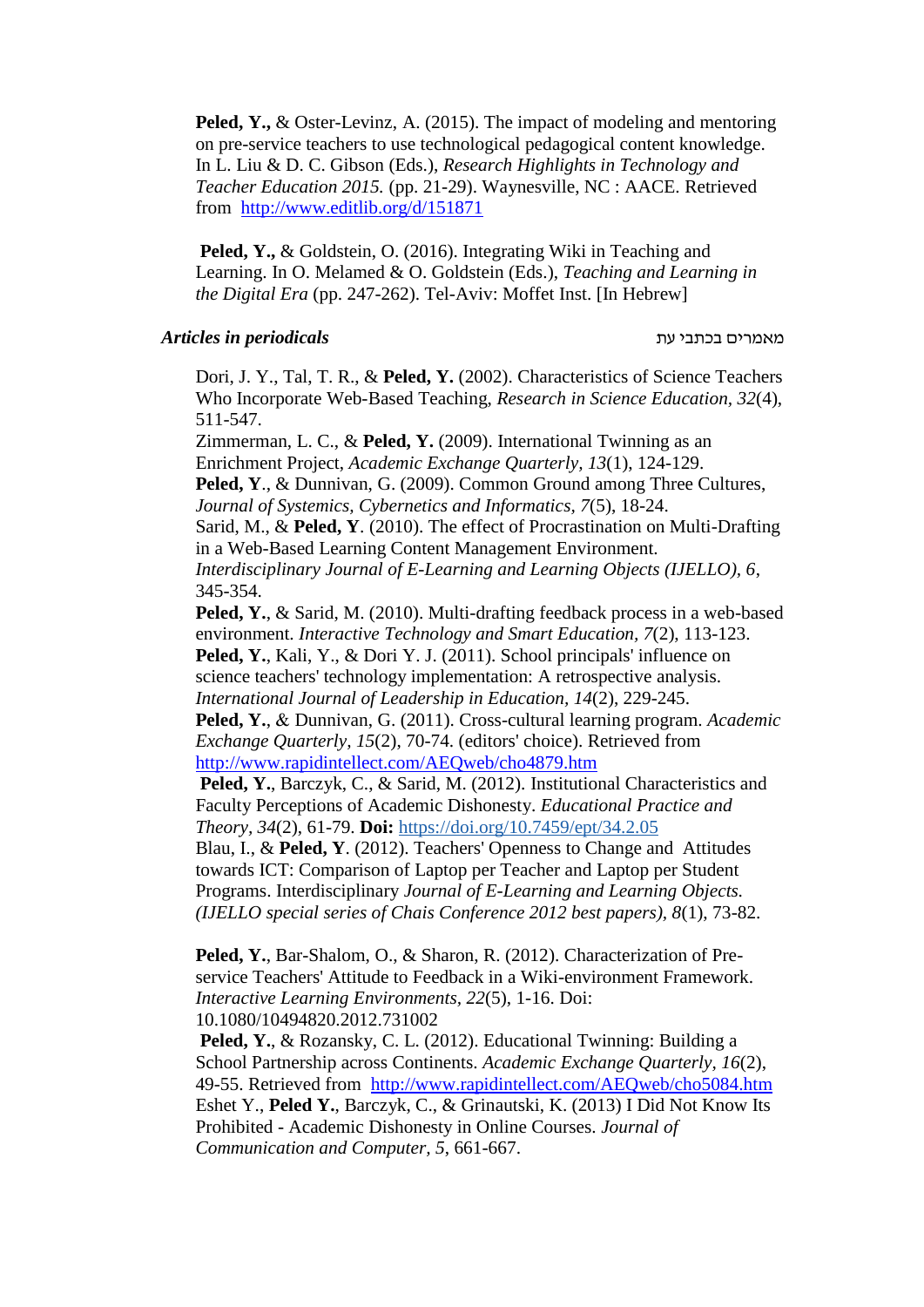**Peled, Y., & Khaldi, S. (2013).** Are discrimination, survival and tradition sufficient argument for academic dishonesty? Discrimination, Survival and Tradition as Argumentation for Academic Dishonesty. *[Educational Practice](http://www.ingentaconnect.com/content/jnp/ept;jsessionid=5bk2jmr2wt5ss.alexandra)  [and Theory,](http://www.ingentaconnect.com/content/jnp/ept;jsessionid=5bk2jmr2wt5ss.alexandra) 35*(1), 41-61.

Eshet, Y., **Peled Y.**, & Grinautski, K. (2013). What have you got to say for yourself? Academic Dishonesty in Online Courses. *International Journal of Information Technology & Computer Science, 9*(2), 28-34.

Eshet, Y., **Peled, Y.**, Barczyk, C., & Grinautski, K. (2013). Can you explain this? Personality and willingness to commit various acts of academic misconduct. *Journal of Communication and Computer,10*, 1042-1046.

Blau, I. **Peled, Y.**, & Nusan, A. (2014). Technological Pedagogical and Content Knowledge (TPACK) in One-to-One Classroom: Teachers Developing "Digital Wisdom". *Interactive Learning Environments*, *24*(6),

1215-1230. Doi: 10.1080/10494820.2014.978792. Pieterse, E., & **Peled, Y.** (2014). A chaperone: Using Twitter for professional

guidance, social support and personal empowerment of novice teachers in online workshops. Interdisciplinary *Journal of E-Learning and Learning Objects (IJELLO special series of Chais Conference 2014 best papers), 10*, 177-194.

Eshet, Y., Grinautski, K., **Peled, Y.**, & Barczyk, C. (2014). No More Excuses-Personality Traits and Academic Dishonesty in Online Courses. *Journal of Statistical Science and Application, 2*, 111-118.

Camardese, A., & **Peled, Y.** (2014). Using Technology To Bridge Cultural Differences. *The Delta Kappa Gamma Bulletin, 80*(2), 21-35.

Camardese, A., Morelli, E., **Peled, Y.**, & Kirkpatrick M. (2014). Using E-Readers for Reading Improvement in Students with Mild Disabilities*. Journal of the American Academy of Special Education Professionals (JAASEP) Spring-Summer*, 7-24.

**Peled, Y**. Medvin, M., & Domansky, L. (2015). Integrating IWB use in Western PA K-12 schools Districts: The Professional Development

Connection. *Journal of Interactive Learning Research, 26*(3), 289-305. **Peled, Y.**, Blau, I., & Grinberg, R. (2015). Does 1:1 computing in a juniorhigh-school change the pedagogical perspectives of teachers and their educational discourse? *Interdisciplinary Journal of e-Skills and Life Long Learning, 11*, 257-271. Retrieved from

<http://www.ijello.org/Volume11/IJELLv11p257-271Peled1969.pdf>

Goldstein, O., & **Peled, Y.** (2016). Wiki-based pedagogy in Pre-service Teacher Education. *Technology, Pedagogy and Education*, *25*(4), 469-486. Doi:<http://dx.doi.org/10.1080/1475939X.2015.1077884>

Merdler, M., & **Peled, Y.** (2016). Tendencies and Preferences of Choosing Information Sources in Academic Learning: A Case of Native Hebrew and Native Arabic Speakers in Israel. *Journal of Educational and Social Research, 6*(1), 39-47.

Kurtz, G., & **Peled, Y.** (2016). Digital learning literacies –A validation study. *Issues in Informing Science and Information Technology, 13*, 145-158. Doi:<https://doi.org/10.28945/3479>

**Peled, Y.**, Eshet, Y., Barczyk, C., & Grinautski, K. (2018). Predictors of Academic Dishonesty among Undergraduate Students. *Computers & Education, 131*, 49–59.

Doi:<https://doi.org/10.1016/j.compedu.2018.05.012>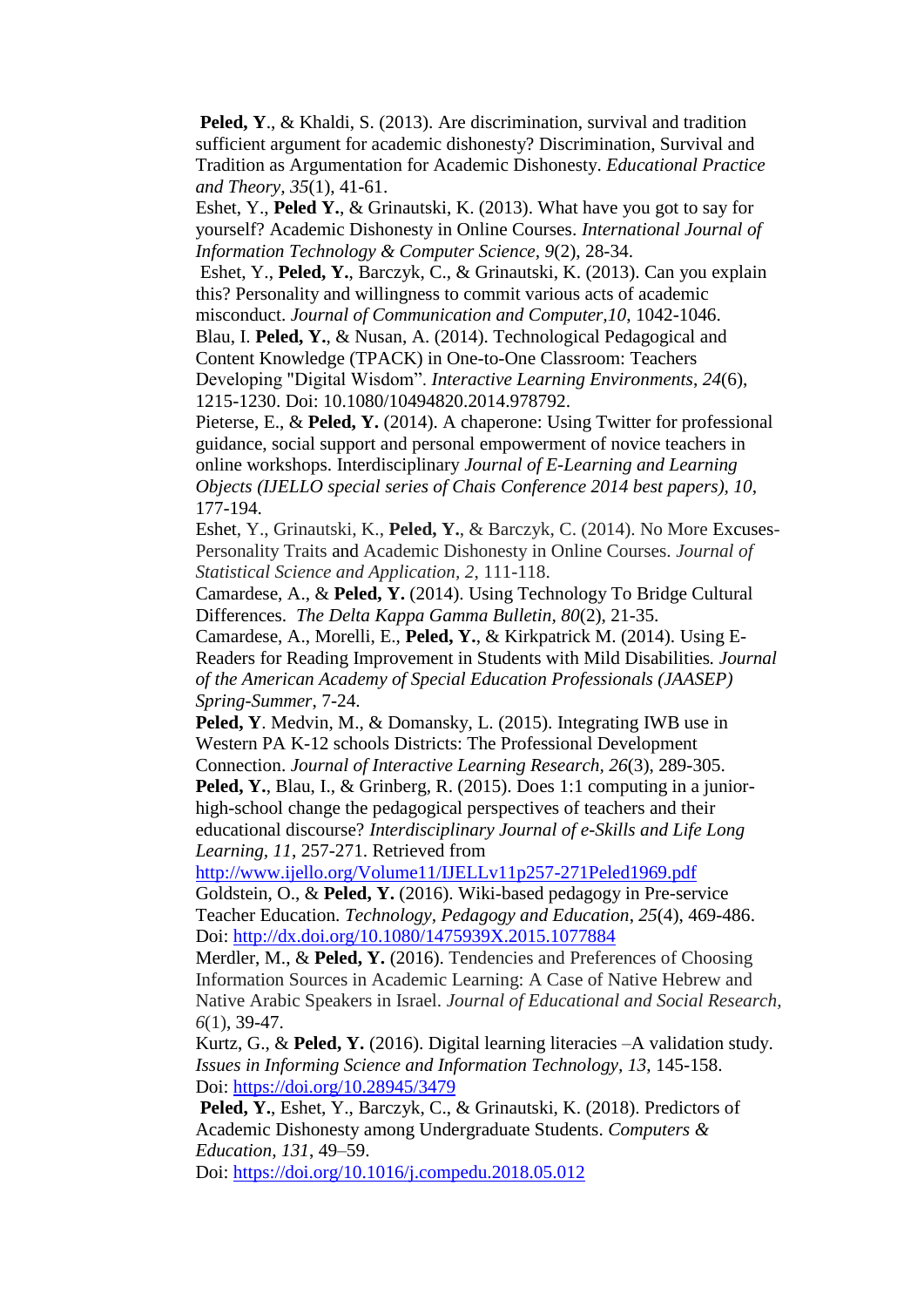Redmond, P., & **Peled, Y.** (2018). Exploring TPACK among preservice teachers in Australia and Israel. *British Journal of Educational Technology, 50*(4), 2040-2054.

Doi:<https://doi.org/10.1111/bjet.12707>

**Peled, Y.** (2018). Children's attitudes to parental mediation in a traditional society. *Cyberpsychology, Behavior, and Social Networking, 21*(12), 774–780. Doi:<https://doi.org/10.1089/cyber.2018.0165>

Seroussi, D. E., Sharon, R., & **Peled, Y.** (2019). Reflections on Peer Feedback in Disciplinary Courses as a Tool in Pre-service Teacher Training. *Cambridge Journal of Education, 49*(5). 655-671. Doi:

<https://doi.org/10.1080/0305764X.2019.1581134>

**Peled, Y.** (2019). Cyberbullying and Its Influence on Academic, Social, and Emotional Development of Undergraduate Students. *Heliyon 5*(3). e01393. Doi: [https://doi.org/10.1016/j.heliyon.2019.e01393](https://doi.org/10.​1016/​j.​heliyon.​2019.​e01393)

### ספרים ומאמרים שהתקבלו לפרסום *PUBLICATION FOR ACCEPTED*

### - **Submitted Publications**

### **Under review**

**Peled, Y.**, Pundak, D., & Weiser-Biton, R. (Accepted with corrections). From a Passive Information Consumer to a Critically Thinking Learner. *Technology, Pedagogy and Education*. Manuscript ID is RTPE-2018-0129.R1

Sarid, M., **Peled, Y.**, & Vaknin, V. (Accepted with corrections). The online multi-drafting method of learning and procrastination among L1 and L2 college students. *International Journal of Educational Technology in Higher Education*. Manuscript ID is ETHE-D-18-00371

**Peled, Y.** Pre-Service teachers self-perception of Digital Literacy: The case of Israel. *Internet and Higher Education*. Manuscript ID is INTHIG-D-19-00026

**Peled, Y.**, Medvin, M. B., Domanski, L., Pieterse, E. & Johnston, A. R. Normative beliefs about cyberbullying: Comparisons of Israeli and U.S. youth. *Heliyon*. Manuscript ID is HELIYON-D-19-00204  

**Peled Y.**, Sharon R., & Seroussi, D. E. Gender effect on Pre-service Teachers' Attitude to Feedback in a Wiki-environment Framework. *Teaching education*. Manuscript ID is CTED-2019-0012

**Peled, Y.** Normative beliefs about Cyberbullying in Israeli youth longitudinal perspective. *Computers in Human Behavior*.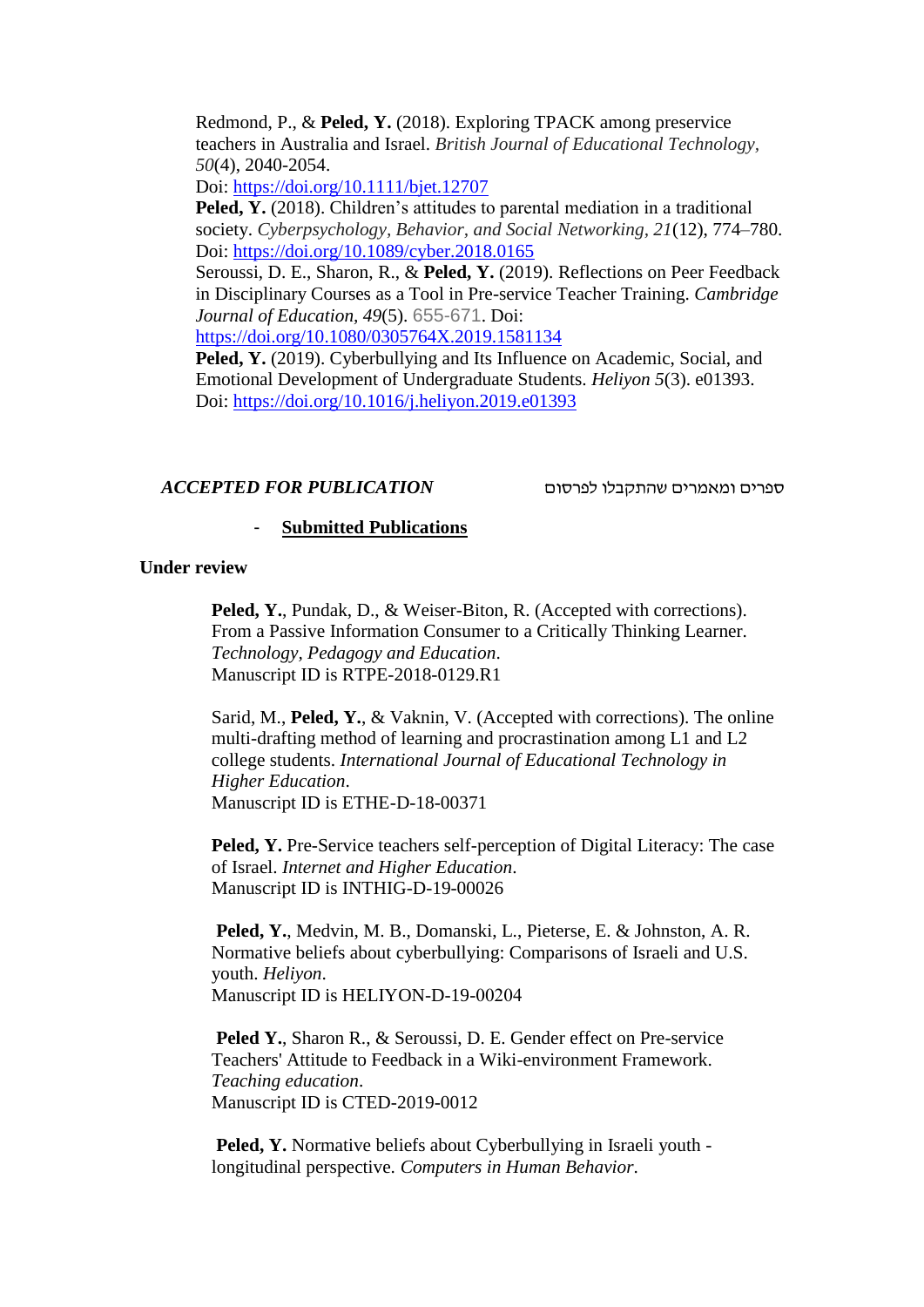Manuscript ID is CHB-D-19-01598

**Peled, Y.**, Kurtz, G., & Avidov-Unger, O. Digital readiness - Pathways to knowledge society - Digital literacy. *British Journal of Educational Technology*. Manuscript ID is BJET-0226-Apr-2019-OMS

### **In preparation**

**Peled, Y.,** Blau, I., & Grinberg, R. Teacher's perception of teaching in 1X1 classrooms. *Journal of Research on Technology in Education*

**Peled, Y.** & Perzon, S. Technology integration in schools. *Teaching & teacher Education*

### *Reviews of Books in periodicals* עת בכתבי ספרים בקורת

### ב. **פרסומים שאינם שפיטים** *publications refereed-non*

Peled, Y. (1987). *The Fig.* The Hebrew University Pedagogical Center, Jerusalem (90 pp) [Hebrew] Peled, Y. (1989). *Agama stellio.* The Hebrew University Pedagogical Center, Jerusalem (63 pp) [Hebrew] Peled, Y. (1990). *Chamaeleo Chamaeleon.* The Hebrew University Pedagogical Center, Jerusalem (60 pp) [Hebrew] Peled Y. (1994). *Birds in the Backyard.* The Hebrew University Pedagogical Center, Jerusalem (161 pp) [Hebrew] Peled Y. (1999). *The Capparis Spinosa.* The Hebrew UniversityPedagogical Center, Jerusalem (65 pp) [Hebrew] Peled, Y. (1987). *The Fig.* The Hebrew University Pedagogical Center, Jerusalem (90 pp) [Hebrew] Peled, Y. (1989). *Agama stellio.* The Hebrew University Pedagogical Center, Jerusalem (63 pp) [Hebrew] Peled, Y. (1990). *Chamaeleo Chamaeleon.* The Hebrew University Pedagogical Center, Jerusalem (60 pp) [Hebrew] Peled Y. (1994). *Birds in the Backyard.* The Hebrew University Pedagogical Center, Jerusalem (161 pp) [Hebrew] Peled Y. (1999). *The Capparis Spinosa.* The Hebrew University Pedagogical Center, Jerusalem (65 pp) [Hebrew]

### ג. **הרצאות בכנסים מדעיים** *SCIENTIFIC AT PRESENTED PAPERS*

# *CONFERENCES*

### **International Conferences**

| Date        | Name of           | <b>Place of</b> | Subject of                 | Role      |
|-------------|-------------------|-----------------|----------------------------|-----------|
|             | <b>Conference</b> | Conference      | <b>Lecture/Discussion</b>  |           |
| July $20$ - | National          | Washington      | <b>Partnership is what</b> | Presenter |
| 24, 2003    | Council For       |                 | makes the Difference       | and       |
|             | Community         |                 |                            | panel     |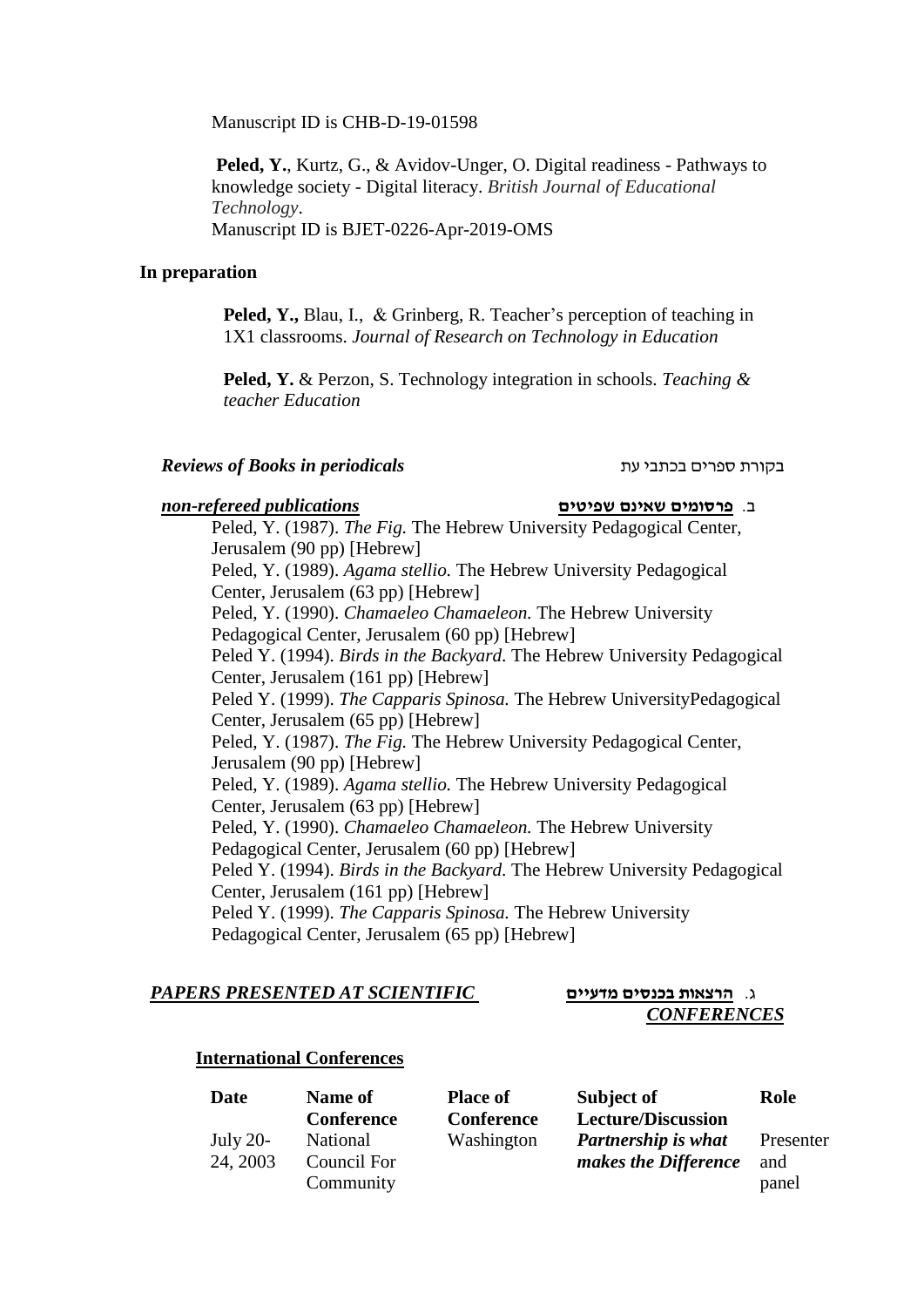| <b>Date</b>                    | <b>Name of</b><br><b>Conference</b>                                                                                                                                                                                                                                          | <b>Place of</b><br>Conference                         | Subject of<br><b>Lecture/Discussion</b>                                                                                                                                                                                                                                                            | Role      |
|--------------------------------|------------------------------------------------------------------------------------------------------------------------------------------------------------------------------------------------------------------------------------------------------------------------------|-------------------------------------------------------|----------------------------------------------------------------------------------------------------------------------------------------------------------------------------------------------------------------------------------------------------------------------------------------------------|-----------|
|                                | <b>And Education</b><br>Partnerships<br>(NCCEP)                                                                                                                                                                                                                              |                                                       |                                                                                                                                                                                                                                                                                                    | member    |
| $12-14$ July<br>2007           | The 2007<br>International<br>Conference on<br>Information<br>Communication<br>Technology in<br>Education<br>(ICICTE 2007).                                                                                                                                                   | Heraklion,<br>Crete                                   | A retrospective study<br>on the interaction<br>between faculty and<br><i>administrators in</i><br>technology-oriented<br>environments.                                                                                                                                                             | Presenter |
| Sept $21$ -<br>24, 2008        | Promoting<br>Jewish Literacy<br>in Educational<br>Settings.                                                                                                                                                                                                                  | The University<br>of Maryland,<br>College Park,<br>MD | <b>The Educational</b><br><b>Twinning Project:</b><br><b>Classroom</b><br><b>Interaction between</b><br><b>Israeli and American</b><br><b>Jewish Communities</b><br>and its Influence on<br>the Participants'<br>awareness of Jewish<br><b>Identity</b> , Tolerance,<br>and Cultural<br>Diversity. | Presenter |
| July 10th<br>$-13th$ ,<br>2009 | The 13th World<br>Multi-<br>Conference on<br>Systemics,<br>Cybernetics and<br>Informatics:<br><b>WMSCI 2009</b><br>Jointly with The<br>15 <sub>th</sub><br><b>International</b><br>Conference on<br>Information<br><b>Systems</b><br>Analysis and<br>Synthesis: ISAS<br>2009 | Orlando,<br>Florida, USA.                             | "Common Ground<br>between Three<br>Cultures'                                                                                                                                                                                                                                                       | Presenter |
| $18 - 21$<br>March<br>2010     | <b>IADIS</b><br>International<br>Conference e-<br>Society 2010<br>Conference.                                                                                                                                                                                                | Porto,<br>Portugal                                    | <b>Meaningful</b><br>Learning through a<br><b>Multi-Drafting</b><br><b>Feedback Process in</b><br>a Web-based<br><b>Learning Content</b><br><b>Management</b><br><b>Environment.</b>                                                                                                               | Presenter |
|                                | November 90th NCSS                                                                                                                                                                                                                                                           | Denver, CO.                                           | Tri Wizard-Giving                                                                                                                                                                                                                                                                                  | Presenter |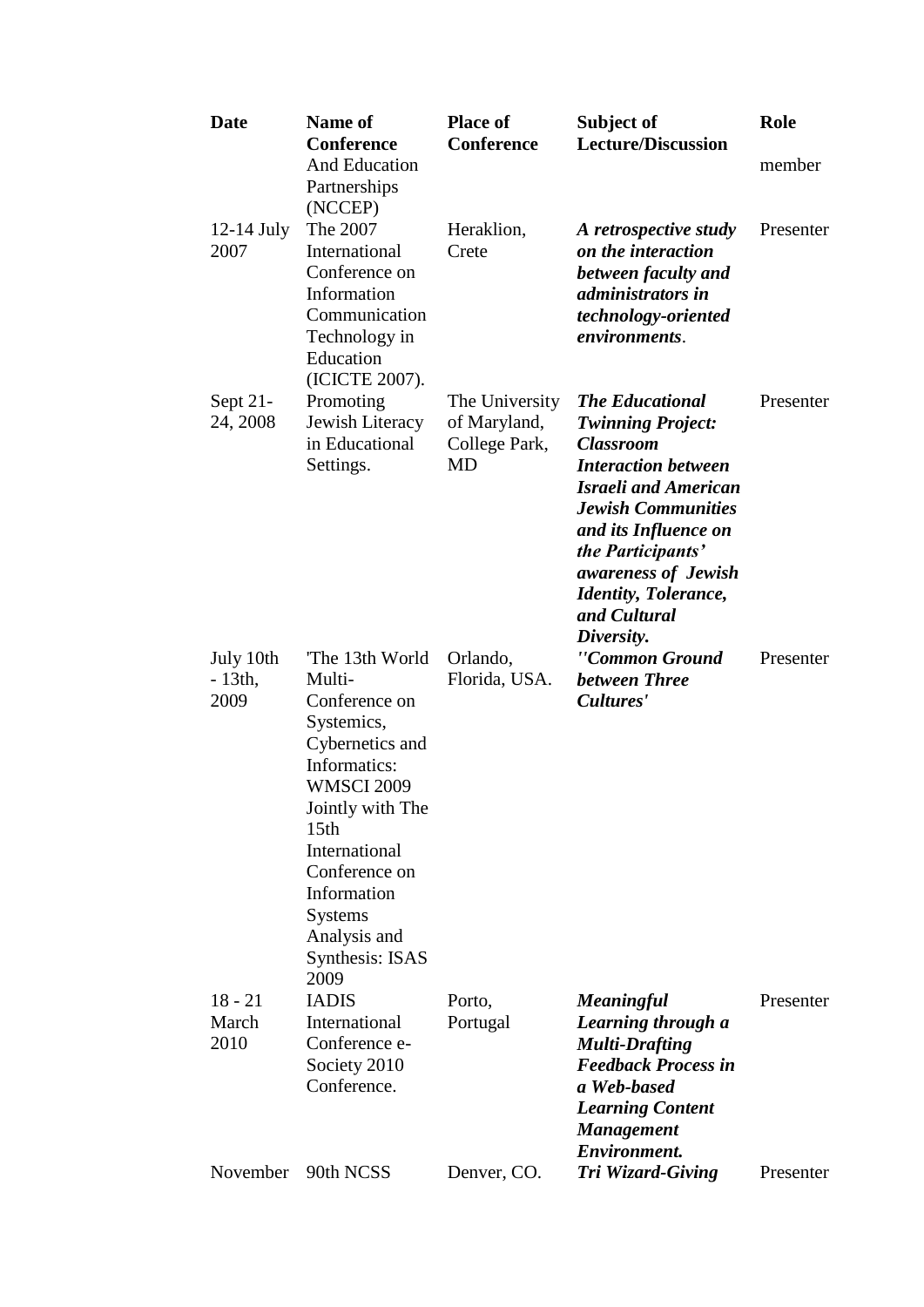| Date<br>$12-14,$<br>2010.<br>March 7-<br>11, 2011 | Name of<br>Conference<br>Annual<br>Conference,<br>SITE 2011 -<br>Society for<br>Information<br>Technology &<br>Teacher<br>Education<br>International<br>Conference<br>(SITE) 2011 | <b>Place of</b><br><b>Conference</b><br><b>USA</b><br><b>USA</b> | Subject of<br><b>Lecture/Discussion</b><br><b>Voice and Vision to 3</b><br>Cultures.<br>Nashville, TN. 1. Integrating Wikis<br>in Pre-service<br><b>Education:</b><br>Teacher-<br>educators'<br>Perspective.<br>2.<br>Characterization<br>of Pre-service<br><b>Teachers' Attitude</b><br>to Feedback in a<br>Wiki-environment<br>Framework. | Role<br>Presenter<br>$\&$<br>Session<br>chair |
|---------------------------------------------------|-----------------------------------------------------------------------------------------------------------------------------------------------------------------------------------|------------------------------------------------------------------|---------------------------------------------------------------------------------------------------------------------------------------------------------------------------------------------------------------------------------------------------------------------------------------------------------------------------------------------|-----------------------------------------------|
| March 5 -<br>9,2012                               | <b>SITE 2013 -</b><br>Society for<br>Information<br>Technology &<br>Teacher<br>Education<br>International<br>Conference<br>2012                                                   | Austin, Texas,<br><b>USA</b>                                     | <b>Implementation</b><br>1.<br>of Interactive<br><b>White Boards in</b><br><b>Four Western</b><br>Pennsylvania<br><b>School Districts.</b><br>2. Learning<br><b>Motivation</b> and<br><b>Student Academic</b><br>$Dishonesty - A$<br><b>Comparison</b><br><b>Between Face-</b><br><b>To-Face And</b><br><b>Online Courses</b>               | Presenter                                     |
| March 25-<br>30, 2013                             | <b>SITE 2013 -</b><br>Society for<br>Information<br>Technology &<br>Teacher<br>Education<br>International<br>Conference<br>2013                                                   | New-Orleans,<br>Louisiana,<br><b>USA</b>                         | "Is there anybody<br>out there": Twitter as<br>a support<br>environment for<br>first-year teachers'<br>online induction<br>workshop.                                                                                                                                                                                                        | Presenter                                     |
| $28.10 -$<br>2.11, 2014                           | The Second<br>Asian<br>Conference on<br>Society,                                                                                                                                  | Osaka Japan                                                      | $\mathbf{I}$ .<br><b>Gender Effect on</b><br><b>Student</b><br>Teachers'<br><b>Attitudes toward</b>                                                                                                                                                                                                                                         | Presenter<br>$\&$<br>Session<br>chair         |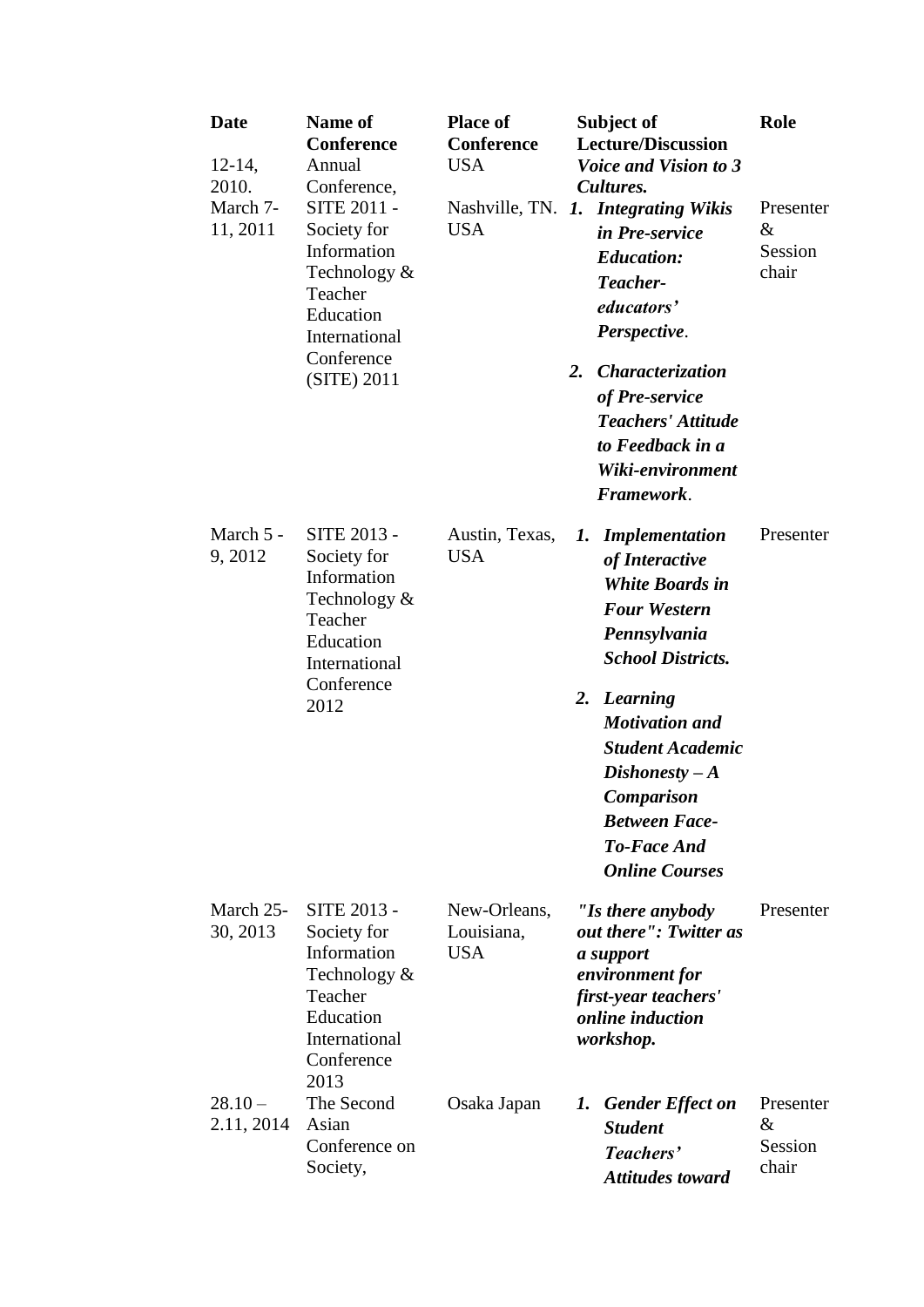| <b>Date</b>              | Name of<br><b>Conference</b><br><b>Education</b> and<br>Technology<br>(ACSET2014) | <b>Place of</b><br><b>Conference</b>      | Subject of<br><b>Lecture/Discussion</b><br><b>Peer Feedback in</b><br>a Wiki Learning<br>Environment.                                                        | Role                                  |
|--------------------------|-----------------------------------------------------------------------------------|-------------------------------------------|--------------------------------------------------------------------------------------------------------------------------------------------------------------|---------------------------------------|
|                          |                                                                                   |                                           | 2. pre-service<br>teachers' use OF<br>technological<br>pedagogical<br>content<br>knowledge.                                                                  |                                       |
| Mar 02-6,<br>2015        | SITE 2015 -<br>Society for<br>Information<br>Technology &                         | Las Vegas,<br>NV, United<br><b>States</b> | <b>An International</b><br>1.<br><b>Investigation of</b><br>TPACK.                                                                                           | Presenter<br>$\&$<br>Session<br>chair |
|                          | Teacher<br>Education<br><b>International</b><br>Conference<br>2015                |                                           | 2.<br><b>Normative Beliefs</b><br><b>About</b><br>Cyberaggression<br>in Israeli Youth.                                                                       |                                       |
|                          |                                                                                   |                                           | 3.<br><b>Gender Effect on</b><br><b>Student</b><br>Teachers'<br><b>Attitudes toward</b><br><b>Peer Feedback in</b><br>a Wiki Learning<br><b>Environment.</b> |                                       |
|                          |                                                                                   |                                           | The impact of<br>4.<br>modeling and<br>mentoring on<br>pre-service<br>teachers to use<br>technological<br>pedagogical<br>content<br>knowledge.               |                                       |
| August 23<br>$-26, 2016$ | ACER $2016-$<br>The European<br>conference on<br>educational<br>research          | Dublin,<br>Ireland                        | Digital Literacy $-a$<br>validation Study                                                                                                                    | Presenter                             |
| March                    | Tomorrow                                                                          | <b>Bangkok</b>                            | <b>Tendencies and</b>                                                                                                                                        | Presenter                             |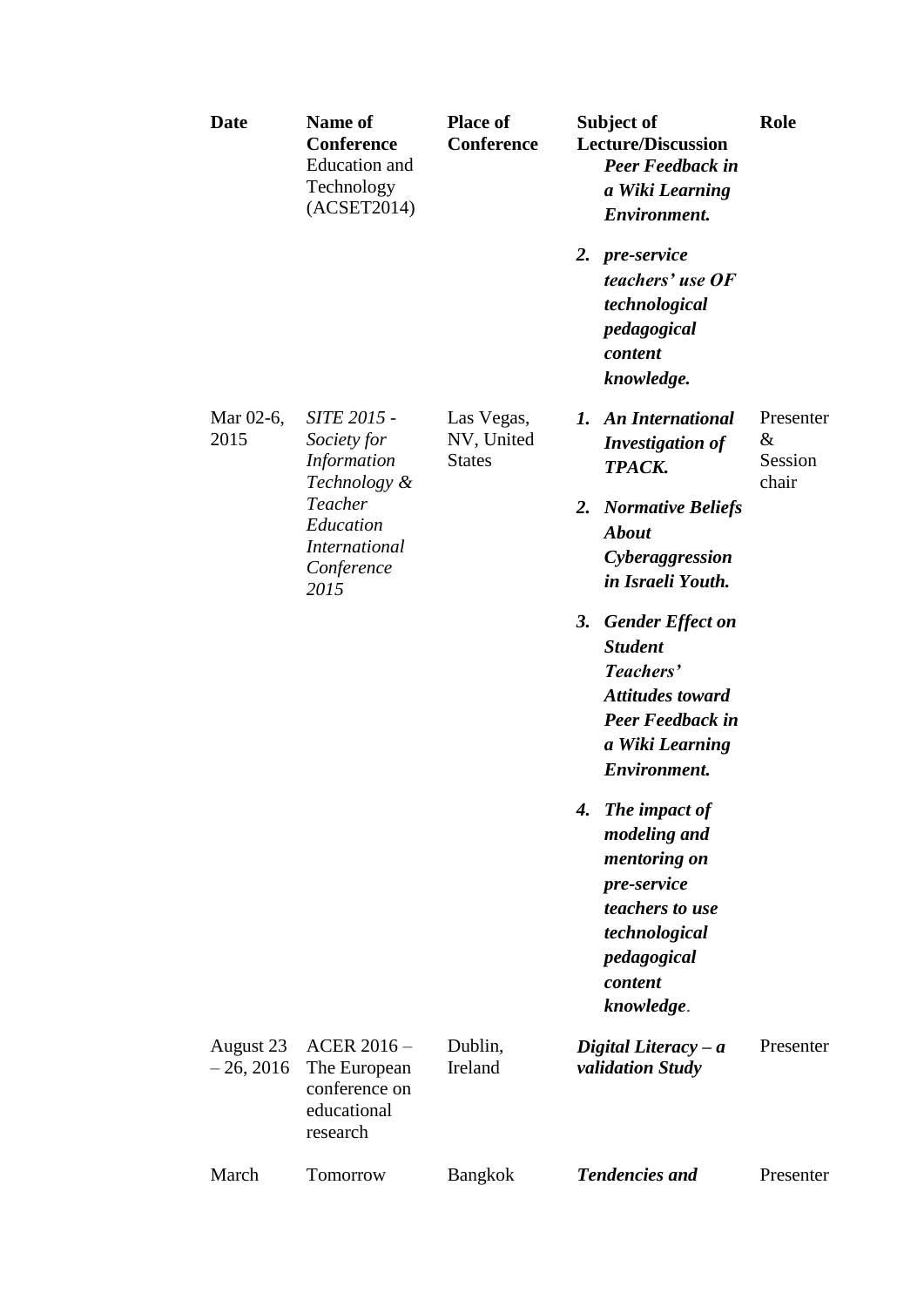| <b>Date</b><br>2017         | <b>Name of</b><br><b>Conference</b><br>People<br>Organization's<br>12th Annual<br><b>Education</b> and<br>Development<br>Conference. | <b>Place of</b><br><b>Conference</b><br>Thailand                                                                                 | Subject of<br><b>Lecture/Discussion</b><br><b>Preferences of</b><br><b>Choosing</b><br><b>Information Sources</b><br>in Academic<br><b>Learning: A Case of</b><br><b>Native Hebrew and</b><br><b>Native Arabic</b><br><b>Speakers in Israel</b> | Role                                |
|-----------------------------|--------------------------------------------------------------------------------------------------------------------------------------|----------------------------------------------------------------------------------------------------------------------------------|-------------------------------------------------------------------------------------------------------------------------------------------------------------------------------------------------------------------------------------------------|-------------------------------------|
| April 18–<br>20, 2018       | Chicago, USA                                                                                                                         | Midwest<br><b>Business</b><br>Administration<br>Association<br>International<br>Business,<br>Society, and<br>Government<br>Track | A Comparison of the<br><b>Effects of</b><br>Cyberbullying on<br><b>University Students</b><br>in the U.S. and<br>Israel.                                                                                                                        | Online<br>presenter                 |
| June 25-<br>29, 2018        | Amsterdam,<br><b>Netherland</b>                                                                                                      | EdMedia 2018                                                                                                                     | 1. Cyberbullying<br>and its influence<br>on the academic,<br>social, and<br>emotional<br>development of<br>undergraduate<br>students.                                                                                                           | Presenter<br>&<br>Session<br>chair  |
|                             |                                                                                                                                      |                                                                                                                                  | 2. Level of digital<br>literacies among<br>Israeli college<br>educational<br>students                                                                                                                                                           |                                     |
| August 5-<br>8, 2019        | <b>Distance</b><br>Teaching &<br>Learning<br>conference                                                                              | Madison<br>Wisconsin,<br><b>USA</b>                                                                                              | Twitter as a support<br>environment for first-<br>year teachers' online<br><i>induction workshop</i>                                                                                                                                            |                                     |
| Date                        | Name of<br>Conference                                                                                                                | Place of<br>Conference                                                                                                           | Subject of<br><b>Lecture/Discussion</b>                                                                                                                                                                                                         | Role                                |
| <b>July 20-</b><br>24, 2003 | <b>National</b><br><b>Council For</b><br><b>Community</b><br><b>And Education</b><br><b>Partnerships</b><br>(NCCEP)                  | Washington                                                                                                                       | Partnership is what<br>makes the Difference                                                                                                                                                                                                     | Presenter<br>and<br>panel<br>member |
| $12-14$ July<br>2007        | <b>The 2007</b><br><b>International</b><br>Conference on                                                                             | Heraklion,<br>Crete                                                                                                              | A retrospective study<br>on the interaction<br>between faculty and                                                                                                                                                                              | Presenter                           |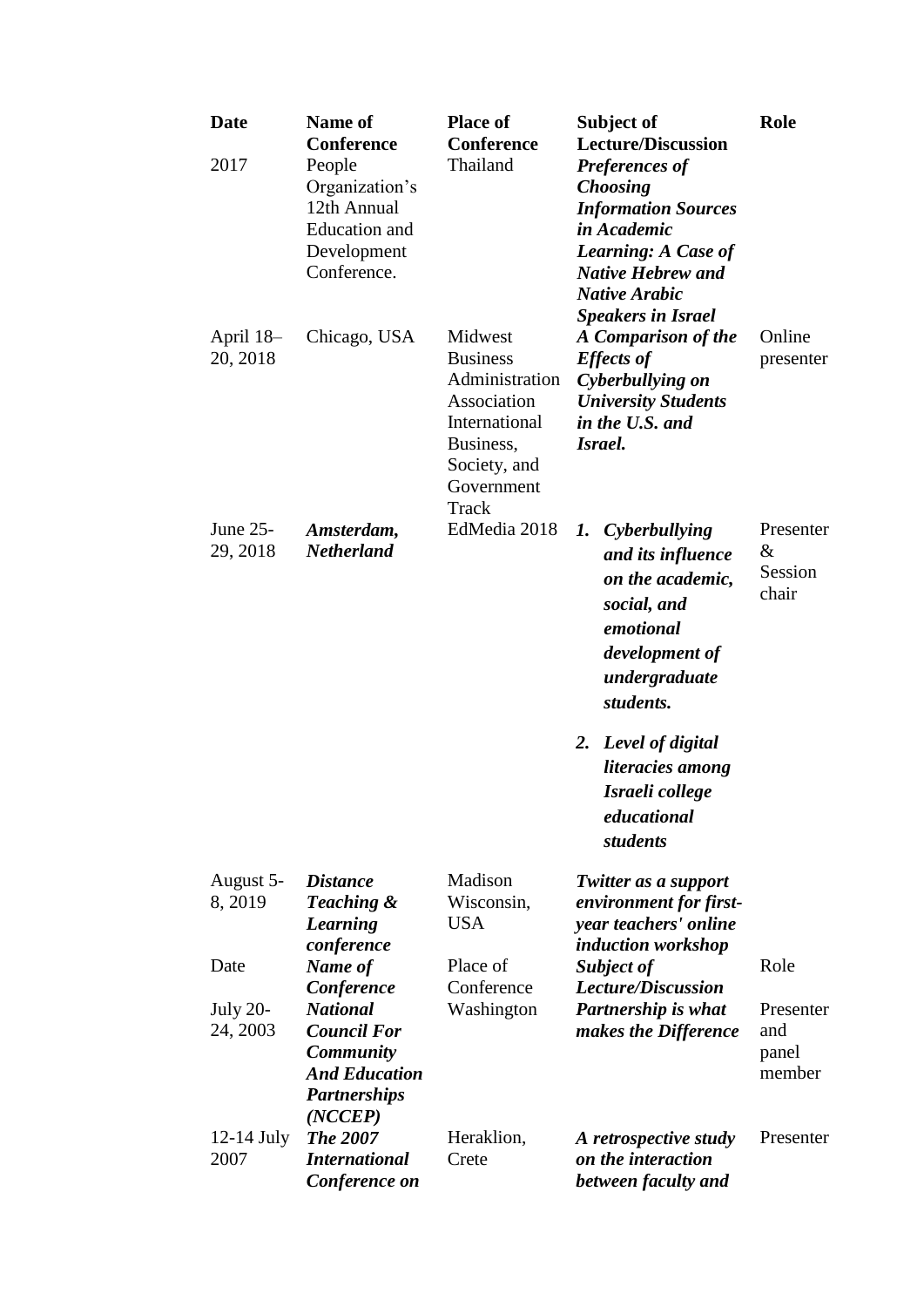| <b>Date</b>                    | Name of<br>Conference<br><b>Information</b><br>Communication<br><b>Technology</b> in<br><b>Education</b><br>(ICICTE 2007).                                                                                                                                                                                  | <b>Place of</b><br><b>Conference</b>                  | Subject of<br><b>Lecture/Discussion</b><br>administrators in<br>technology-oriented<br>environments.                                                                                                                                                                                                      | Role                                  |
|--------------------------------|-------------------------------------------------------------------------------------------------------------------------------------------------------------------------------------------------------------------------------------------------------------------------------------------------------------|-------------------------------------------------------|-----------------------------------------------------------------------------------------------------------------------------------------------------------------------------------------------------------------------------------------------------------------------------------------------------------|---------------------------------------|
| Sept $21$ -<br>24, 2008        | <b>Promoting</b><br><b>Jewish Literacy</b><br>in Educational<br>Settings.                                                                                                                                                                                                                                   | The University<br>of Maryland,<br>College Park,<br>MD | <b>The Educational</b><br><b>Twinning Project:</b><br><b>Classroom</b><br><b>Interaction between</b><br><b>Israeli and American</b><br><b>Jewish Communities</b><br>and its Influence on<br>the Participants'<br><b>awareness of Jewish</b><br><b>Identity</b> , Tolerance,<br>and Cultural<br>Diversity. | Presenter                             |
| July 10th<br>$-13$ th,<br>2009 | 'The 13th<br><b>World Multi-</b><br>Conference on<br>Systemics,<br><b>Cybernetics and</b><br><b>Informatics:</b><br><b>WMSCI 2009</b><br>Jointly with<br>The 15th<br><b>International</b><br>Conference on<br><b>Information</b><br><b>Systems</b><br><b>Analysis and</b><br><b>Synthesis: ISAS</b><br>2009 | Orlando,<br>Florida, USA.                             | "Common Ground<br>between Three<br>Cultures'                                                                                                                                                                                                                                                              | Presenter                             |
| $18 - 21$<br>March<br>2010     | <b>IADIS</b><br><i><b>International</b></i><br>Conference e-<br>Society 2010<br>Conference.                                                                                                                                                                                                                 | Porto,<br>Portugal                                    | <b>Meaningful Learning</b><br>through a Multi-<br><b>Drafting Feedback</b><br>Process in a Web-<br><b>based Learning</b><br><b>Content Management</b><br><b>Environment.</b>                                                                                                                              | Presenter                             |
| November<br>$12-14,$<br>2010.  | 90th NCSS<br>Annual<br>Conference,                                                                                                                                                                                                                                                                          | Denver, CO.<br><b>USA</b>                             | Tri Wizard-Giving<br><i>Voice and Vision to 3</i><br>Cultures.                                                                                                                                                                                                                                            | Presenter                             |
| March 7-<br>11, 2011           | <b>SITE 2011 -</b><br>Society for<br><b>Information</b><br><b>Technology &amp;</b><br><b>Teacher</b>                                                                                                                                                                                                        | Nashville, TN. 3.<br><b>USA</b>                       | <b>Integrating Wikis</b><br>in Pre-service<br><b>Education:</b><br>Teacher-                                                                                                                                                                                                                               | Presenter<br>$\&$<br>Session<br>chair |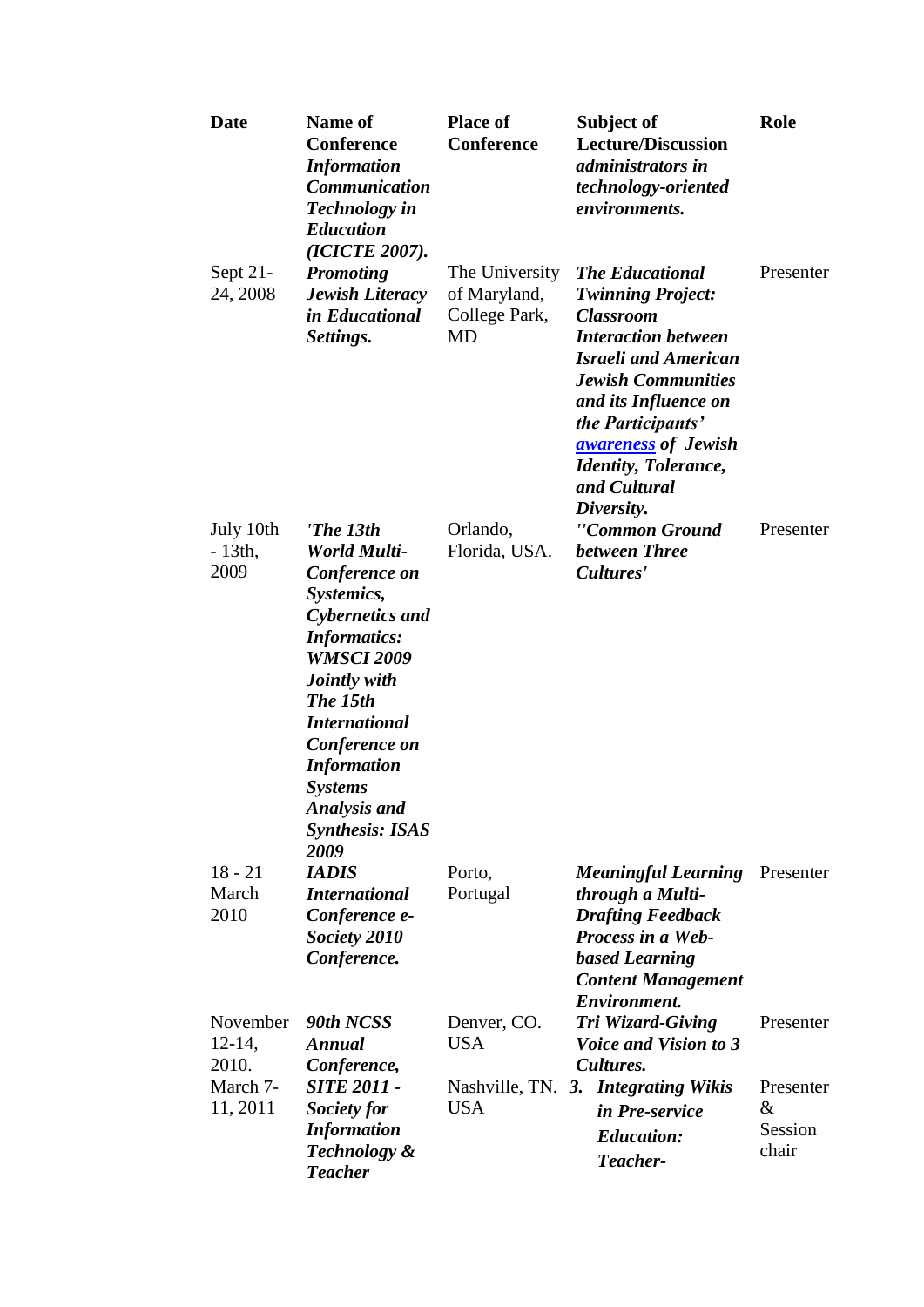| <b>Date</b>             | Name of<br><b>Conference</b><br><b>Education</b><br><b>International</b><br>Conference<br>$(SITE)$ 2011                                                     | <b>Place of</b><br>Conference            | Subject of<br><b>Lecture/Discussion</b><br>educators'<br>Perspective.<br>4.<br><i><b>Characterization</b></i><br>of Pre-service<br><b>Teachers' Attitude</b><br>to Feedback in a<br>Wiki-environment<br>Framework.                                                                                                            | Role                                  |
|-------------------------|-------------------------------------------------------------------------------------------------------------------------------------------------------------|------------------------------------------|-------------------------------------------------------------------------------------------------------------------------------------------------------------------------------------------------------------------------------------------------------------------------------------------------------------------------------|---------------------------------------|
| March 5 -<br>9, 2012    | <b>SITE 2013 -</b><br>Society for<br><b>Information</b><br>Technology &<br><b>Teacher</b><br><b>Education</b><br><b>International</b><br>Conference<br>2012 | Austin, Texas,<br><b>USA</b>             | <b>Implementation</b><br>3.<br>of Interactive<br><b>White Boards in</b><br><b>Four Western</b><br>Pennsylvania<br><b>School Districts.</b><br>4. Learning<br><b>Motivation and</b><br><b>Student Academic</b><br>$Dishonesty - A$<br><b>Comparison</b><br><b>Between Face-</b><br><b>To-Face And</b><br><b>Online Courses</b> | Presenter                             |
| March 25-<br>30, 2013   | <b>SITE 2013 -</b><br>Society for<br><b>Information</b><br>Technology &<br><b>Teacher</b><br><b>Education</b><br><b>International</b><br>Conference<br>2013 | New-Orleans,<br>Louisiana,<br><b>USA</b> | "Is there anybody out<br>there": Twitter as a<br>support environment<br>for first-year<br>teachers' online<br>induction workshop.                                                                                                                                                                                             | Presenter                             |
| $28.10 -$<br>2.11, 2014 | <b>The Second</b><br>Asian<br>Conference on<br>Society,<br><b>Education and</b><br><b>Technology</b><br>(ACSET2014)                                         | Osaka Japan                              | 3.<br><b>Gender Effect on</b><br><b>Student</b><br>Teachers'<br><b>Attitudes toward</b><br><b>Peer Feedback in</b><br>a Wiki Learning<br><b>Environment.</b><br>4. pre-service<br>teachers' use OF                                                                                                                            | Presenter<br>$\&$<br>Session<br>chair |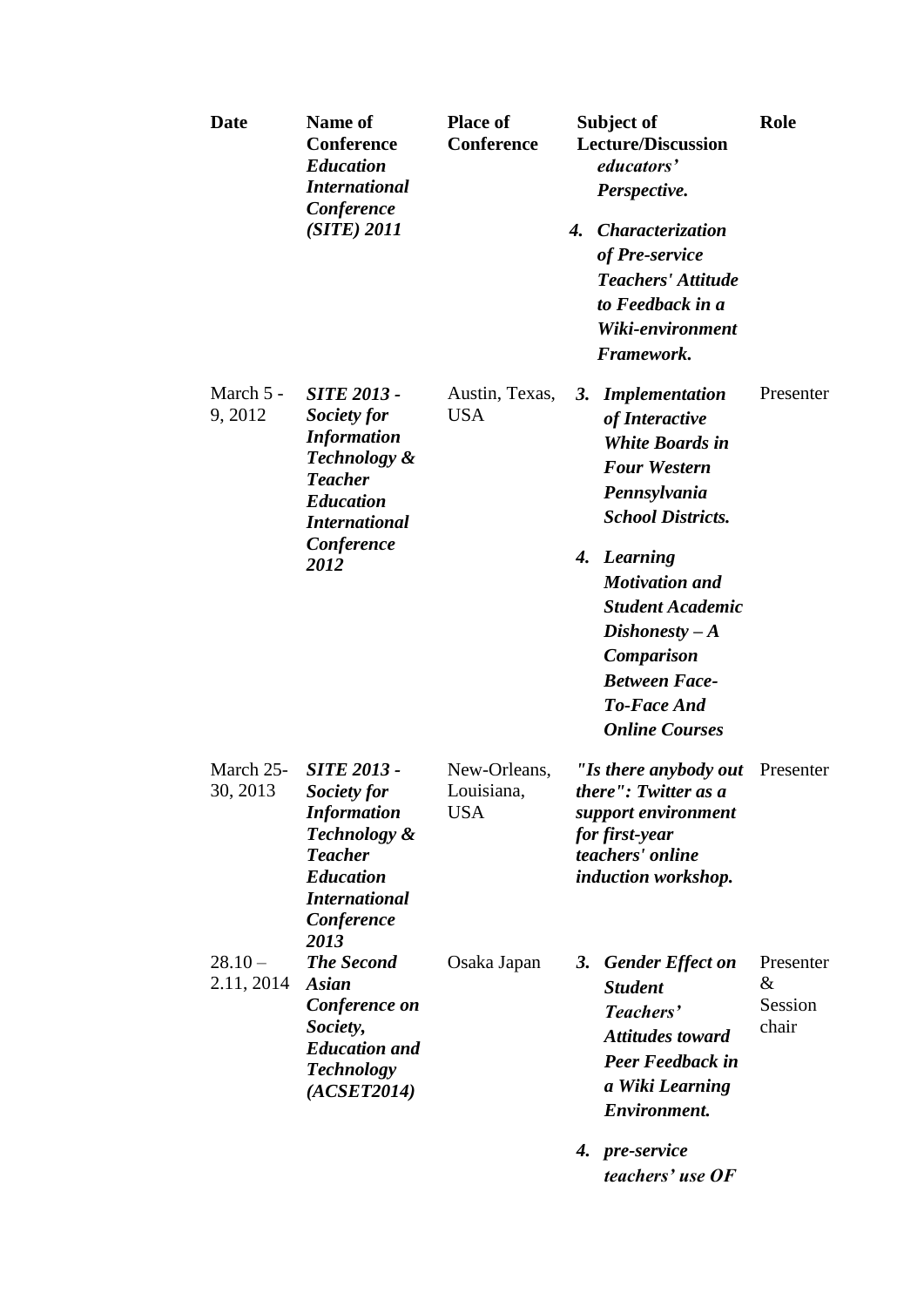| Date                     | <b>Name of</b><br><b>Conference</b>                                                                                                                                    | <b>Place of</b><br><b>Conference</b>      | Subject of<br><b>Lecture/Discussion</b><br>technological<br>pedagogical<br>content<br>knowledge.                                                                                                                                                                                                                                                                                                                                                                                             | Role                                  |
|--------------------------|------------------------------------------------------------------------------------------------------------------------------------------------------------------------|-------------------------------------------|----------------------------------------------------------------------------------------------------------------------------------------------------------------------------------------------------------------------------------------------------------------------------------------------------------------------------------------------------------------------------------------------------------------------------------------------------------------------------------------------|---------------------------------------|
| Mar 02-6,<br>2015        | <b>SITE 2015 -</b><br>Society for<br><b>Information</b><br><b>Technology &amp;</b><br><b>Teacher</b><br><b>Education</b><br><b>International</b><br>Conference<br>2015 | Las Vegas,<br>NV, United<br><b>States</b> | <b>An International</b><br>5.<br><b>Investigation of</b><br>TPACK.<br><b>Normative Beliefs</b><br>6.<br><b>About</b><br>Cyberaggression<br>in Israeli Youth.<br><b>Gender Effect on</b><br>7.<br><b>Student</b><br>Teachers'<br><b>Attitudes toward</b><br><b>Peer Feedback in</b><br>a Wiki Learning<br><b>Environment.</b><br>8.<br>The impact of<br><i>modeling and</i><br>mentoring on<br><i>pre-service</i><br>teachers to use<br>technological<br>pedagogical<br>content<br>knowledge. | Presenter<br>$\&$<br>Session<br>chair |
| August 23<br>$-26, 2016$ | $ACER 2016 -$<br><b>The European</b><br>conference on<br>educational<br>research                                                                                       | Dublin,<br>Ireland                        | Digital Literacy $-a$<br>validation Study                                                                                                                                                                                                                                                                                                                                                                                                                                                    | Presenter                             |
| March<br>2017            | <b>Tomorrow</b><br>People<br>Organization's<br>12th Annual<br><b>Education and</b><br><b>Development</b><br>Conference.                                                | <b>Bangkok</b><br>Thailand                | <b>Tendencies and</b><br><b>Preferences of</b><br><b>Choosing</b><br><b>Information Sources</b><br>in Academic<br><b>Learning: A Case of</b><br><b>Native Hebrew and</b>                                                                                                                                                                                                                                                                                                                     | Presenter                             |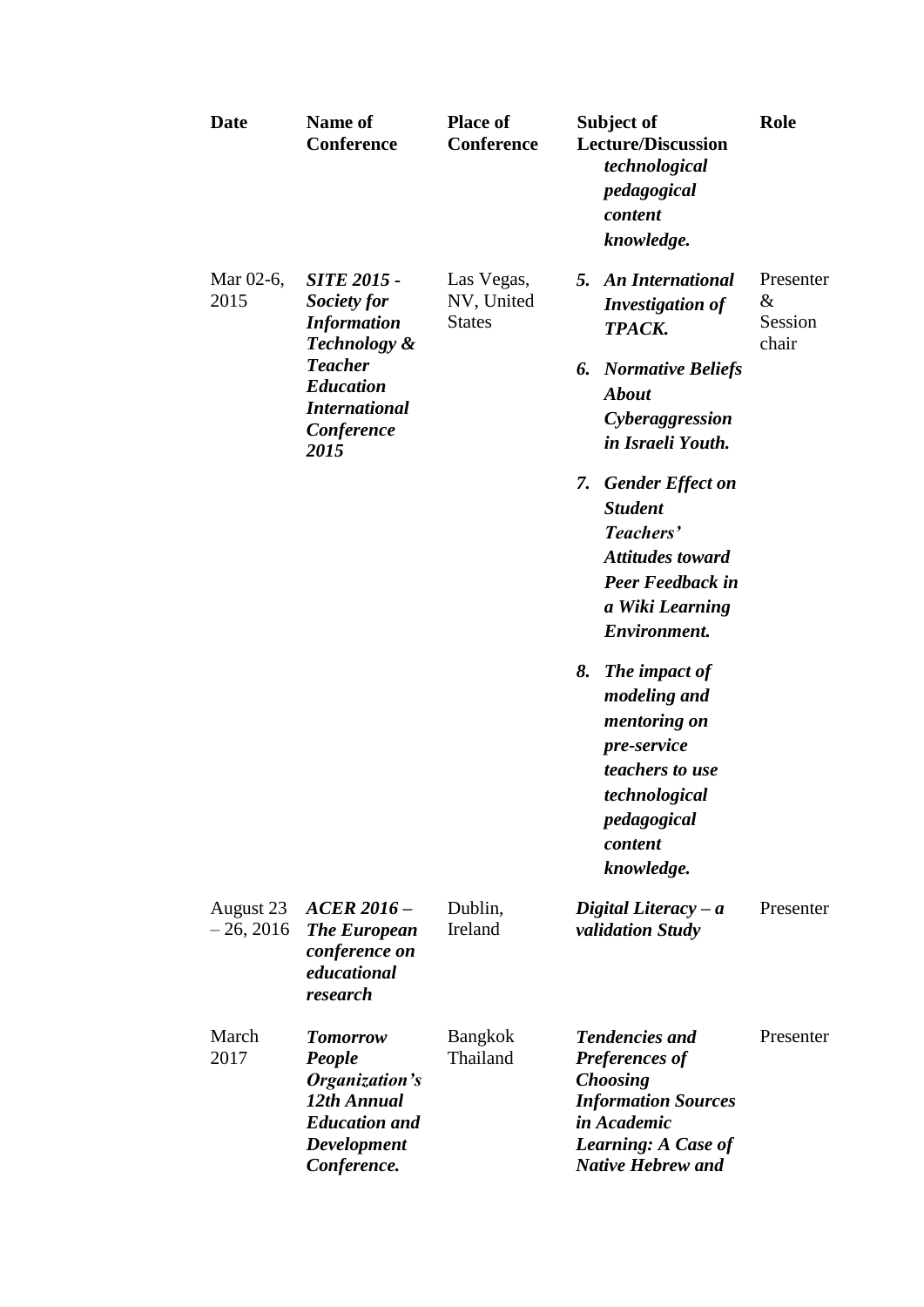| <b>Date</b>           | Name of<br><b>Conference</b>                                   | <b>Place of</b><br><b>Conference</b>                                                                                             | Subject of<br><b>Lecture/Discussion</b><br><b>Native Arabic</b><br><b>Speakers in Israel</b>                                             | Role                                  |
|-----------------------|----------------------------------------------------------------|----------------------------------------------------------------------------------------------------------------------------------|------------------------------------------------------------------------------------------------------------------------------------------|---------------------------------------|
| April 18–<br>20, 2018 | Chicago, USA                                                   | Midwest<br><b>Business</b><br>Administration<br>Association<br>International<br>Business,<br>Society, and<br>Government<br>Track | A Comparison of the<br><b>Effects of</b><br>Cyberbullying on<br><b>University Students</b><br>in the U.S. and<br>Israel.                 | Online<br>presenter                   |
| June 25-<br>29, 2018  | Amsterdam,<br><b>Netherland</b>                                | EdMedia 2018                                                                                                                     | Cyberbullying<br>3.<br>and its influence<br>on the academic,<br>social, and<br>emotional<br>development of<br>undergraduate<br>students. | Presenter<br>$\&$<br>Session<br>chair |
|                       |                                                                |                                                                                                                                  | 4. Level of digital<br>literacies among<br>Israeli college<br>educational<br>students                                                    |                                       |
| August 5-<br>8, 2019  | <b>Distance</b><br>Teaching &<br><b>Learning</b><br>conference | Madison<br>Wisconsin,<br><b>USA</b>                                                                                              | Twitter as a support<br>environment for first-<br>year teachers' online<br>induction workshop                                            |                                       |

### **Local Conferences**

| <b>Date</b> | Name of       | <b>Place of</b>   | Subject of                     | Role      |
|-------------|---------------|-------------------|--------------------------------|-----------|
|             | Conference    | <b>Conference</b> | <b>Lecture/Discussion</b>      |           |
| January     | International | Tel-Aviv U.       | <b>Teachers' Attitudes and</b> | Presenter |
| 1999        | Workshop on   |                   | <b>Intentions toward</b>       |           |
|             | Science       |                   | <b>Distance Learning</b>       |           |
|             | Teachers'     |                   |                                |           |
|             | Education     |                   |                                |           |
| June 1999   | The $30th$    | Tel-Aviv U.       | <b>Teacher Training for</b>    | Presenter |
|             | Convention of |                   | <b>Project-Based Learning</b>  |           |
|             | the Israeli   |                   | with the Support of            |           |
|             | Association   |                   | C.M.C                          |           |
|             | For           |                   |                                |           |
|             | Environment   |                   |                                |           |
|             | and Ecology   |                   |                                |           |
| December    | International | Technion,         | <b>Types of School</b>         | Presenter |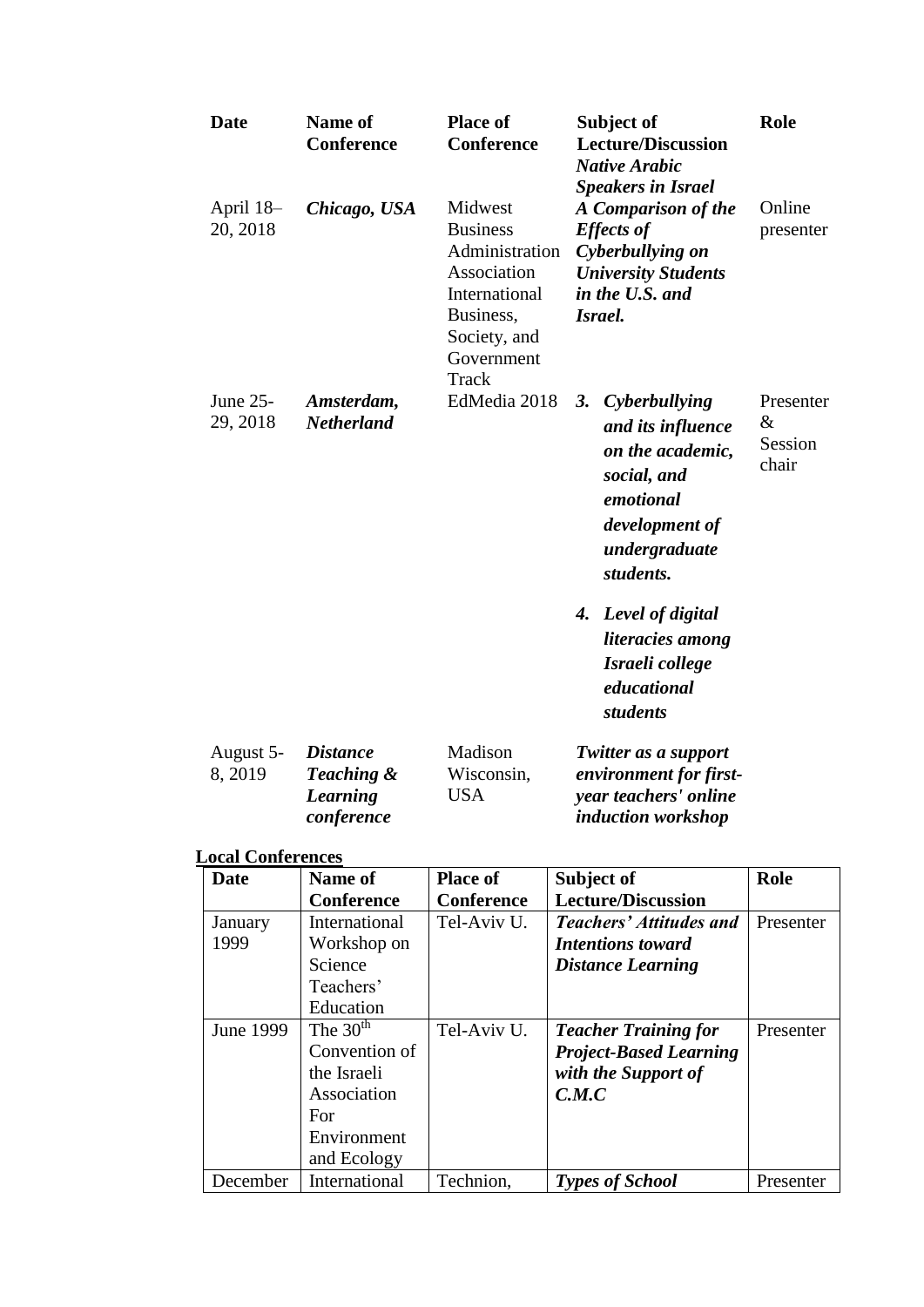| <b>Date</b>           | Name of                                   | <b>Place of</b>           | Subject of                                   | Role      |
|-----------------------|-------------------------------------------|---------------------------|----------------------------------------------|-----------|
|                       | <b>Conference</b>                         | Conference                | <b>Lecture/Discussion</b>                    |           |
| 8-9, 2004             | Conference on                             | Haifa                     | <b>Principals and Their</b>                  |           |
|                       | Learning and                              |                           | <b>Effect on Teachers</b>                    |           |
|                       | Assessment In                             |                           |                                              |           |
|                       | Science,                                  |                           |                                              |           |
|                       | Engineering &                             |                           |                                              |           |
|                       | Management                                |                           |                                              |           |
|                       | <b>Education In</b>                       |                           |                                              |           |
|                       | Higher                                    |                           |                                              |           |
|                       | Education                                 |                           |                                              |           |
| February              | Research                                  | Open U.                   | The interaction                              | Presenter |
| 2, 2007               | Center for the                            | Raanana                   | between science                              |           |
|                       | Integration of                            |                           | teachers and school                          |           |
|                       | Technology in                             |                           | <i>principals and its</i>                    |           |
|                       | Education                                 |                           | influence on                                 |           |
|                       | (Chais 2007)                              |                           | technology                                   |           |
|                       |                                           |                           | <i>implementation: A</i>                     |           |
|                       |                                           |                           | retrospective analysis                       |           |
| Feb 6,                | Research                                  | Open U.                   | <b>Creating meaningful</b>                   | Presenter |
| 2008                  | Center for the                            | Raanana                   | learning with Wiki.                          |           |
|                       | Integration of                            |                           |                                              |           |
|                       | Technology in                             |                           |                                              |           |
|                       | Education                                 |                           |                                              |           |
|                       | (Chais 2008)                              |                           |                                              |           |
| August 6,             | Inter-                                    | Haifa U.                  | A digital portfolio                          | Presenter |
| 2008                  | University                                |                           | through a multi-                             |           |
|                       | Center for e-                             |                           | drafting process with                        |           |
|                       | Learning                                  |                           | Word processor in                            |           |
|                       | (IUCEL)                                   |                           | <b>HighLearn</b>                             |           |
|                       | Conference                                |                           | environment.                                 |           |
|                       | 2008                                      |                           | <b>From One-to-Many to</b>                   | Presenter |
| February<br>$19-20$ , | Learning in<br>the                        | Raanana,<br><b>Israel</b> |                                              | $\&$      |
| 2013                  |                                           |                           | <b>One-to-One: Promoting</b>                 | Session   |
|                       | Technological<br>Era. The 8 <sup>th</sup> |                           | "Digital Wisdom" and<br><b>Technological</b> | chair     |
|                       | Chais                                     |                           | Pedagogical and                              |           |
|                       | Conference                                |                           | Content Knowledge in                         |           |
|                       | for Innovation                            |                           | <b>One Laptop per Student</b>                |           |
|                       | in Learning                               |                           | and Teacher Program.                         |           |
|                       | Technologies                              |                           |                                              |           |
|                       | 2013.                                     |                           |                                              |           |
|                       | Research                                  |                           |                                              |           |
|                       | Center for the                            |                           |                                              |           |
|                       | Integration of                            |                           |                                              |           |
|                       | Technology in                             |                           |                                              |           |
|                       | Education                                 |                           |                                              |           |
| February              | Learning in                               | Open U.                   | 1.<br>A Chaperone:                           | Presenter |
| $10-11,$              | the                                       | (Chais)                   | Twitter for                                  | &         |
| 2014                  | Technological                             | Raanana,                  |                                              | Session   |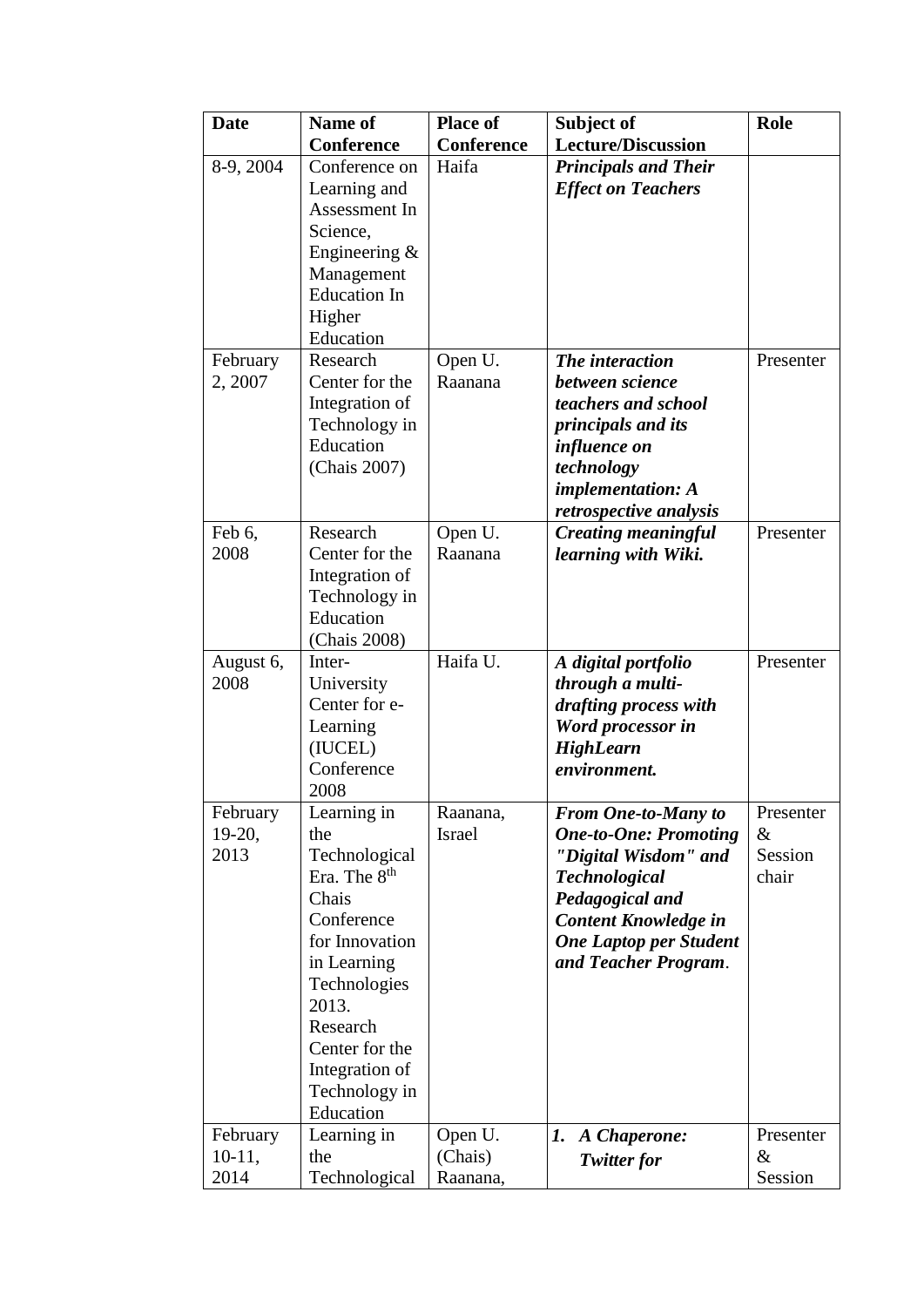| <b>Date</b>           | Name of                      | <b>Place of</b>           | Subject of                       | Role              |
|-----------------------|------------------------------|---------------------------|----------------------------------|-------------------|
|                       | <b>Conference</b>            | <b>Conference</b>         | <b>Lecture/Discussion</b>        |                   |
|                       | Era:                         | <b>Israel</b>             | <b>Professional</b>              | chair             |
|                       | Proceedings of               |                           | Guidance, Social                 |                   |
|                       | the 10th Chais               |                           | <b>Support and</b>               |                   |
|                       | Conference<br>for the Study  |                           | Personal                         |                   |
|                       | of Innovation                |                           | <b>Empowerment</b> in            |                   |
|                       | and Learning                 |                           | <b>Online Workshops.</b>         |                   |
|                       | Technologies                 |                           | <b>Implications of the</b><br>2. |                   |
|                       |                              |                           | one-to-one learning              |                   |
|                       |                              |                           | model on teachers'               |                   |
|                       |                              |                           | pedagogical                      |                   |
|                       |                              |                           | perceptions and                  |                   |
|                       |                              |                           | educational                      |                   |
|                       |                              |                           | discourse in the                 |                   |
|                       |                              |                           | classroom.                       |                   |
|                       |                              |                           |                                  |                   |
|                       |                              |                           | 3.<br><b>Comparing</b>           |                   |
|                       |                              |                           | <b>Perceived Learning</b>        |                   |
|                       |                              |                           | and Visualizing-                 |                   |
|                       |                              |                           | Verbalizing                      |                   |
|                       |                              |                           | <b>Learning Styles of</b>        |                   |
|                       |                              |                           | Middle-School                    |                   |
|                       |                              |                           | <b>Students in One-to-</b>       |                   |
|                       |                              |                           | <b>One versus One-to-</b>        |                   |
|                       |                              |                           | <b>Many Laptop</b>               |                   |
|                       |                              |                           | Models.                          |                   |
|                       |                              |                           | 4. Normative Beliefs             |                   |
|                       |                              |                           | about                            |                   |
|                       |                              |                           | Cyberaggression in               |                   |
|                       |                              |                           | Israeli Youth.                   |                   |
|                       |                              |                           |                                  |                   |
| February,<br>$20-21,$ | the 13th Chais<br>Conference | Raánana,<br><b>Israel</b> | <b>Digital Literacies</b><br>1.  | Presenter<br>$\&$ |
| 2018                  | for the Study                |                           | and Readiness                    | Session           |
|                       | of Innovation                |                           | Assessment of                    | chair             |
|                       | and Learning                 |                           | Participants in a                |                   |
|                       | Technologies:                |                           | <b>Training Program</b>          |                   |
|                       | Learning in                  |                           | in a Security-                   |                   |
|                       | the                          |                           | technological                    |                   |
|                       | Technological<br>Era         |                           | Organization.                    |                   |
|                       |                              |                           | <b>Perceived Digital</b><br>2.   |                   |
|                       |                              |                           | Literacies of Israeli            |                   |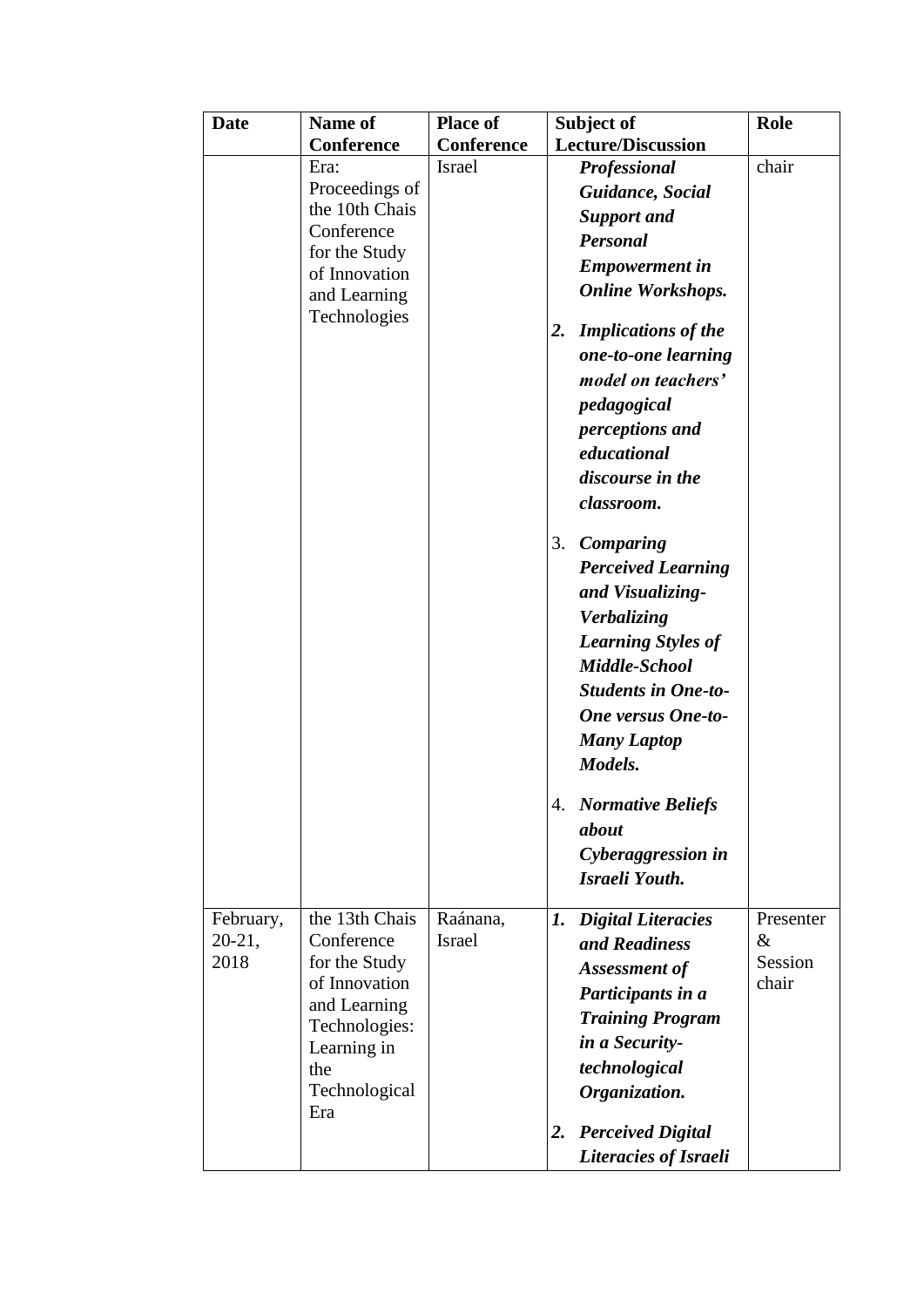| Date | Name of    | <b>Place of</b>   | Subject of                     | Role |
|------|------------|-------------------|--------------------------------|------|
|      | Conference | <b>Conference</b> | <b>Lecture/Discussion</b>      |      |
|      |            |                   | <b>College Students</b>        |      |
|      |            |                   | <b>Majoring in</b>             |      |
|      |            |                   | <b>Education.</b>              |      |
|      |            |                   | Cyberbullying and<br><b>3.</b> |      |
|      |            |                   | its influence on the           |      |
|      |            |                   | academic, social,              |      |
|      |            |                   | and emotional                  |      |
|      |            |                   | development of                 |      |
|      |            |                   | undergraduate                  |      |
|      |            |                   | students.                      |      |
|      |            |                   |                                |      |

# **Local Conferences**

| waa comatanas<br>Date | Name of                  | <b>Place of</b> | Subject of                     | Role      |
|-----------------------|--------------------------|-----------------|--------------------------------|-----------|
|                       | <b>Conference</b>        | Conference      | <b>Lecture/Discussion</b>      |           |
| January               | International            | Tel-Aviv U.     | <b>Teachers' Attitudes and</b> | Presenter |
| 1999                  | Workshop on              |                 | <b>Intentions toward</b>       |           |
|                       | Science                  |                 | <b>Distance Learning</b>       |           |
|                       | Teachers'                |                 |                                |           |
|                       | Education                |                 |                                |           |
| <b>June 1999</b>      | The $3\overline{0^{th}}$ | Tel-Aviv U.     | <b>Teacher Training for</b>    | Presenter |
|                       | Convention of            |                 | <b>Project-Based Learning</b>  |           |
|                       | the Israeli              |                 | with the Support of            |           |
|                       | Association              |                 | C.M.C                          |           |
|                       | For                      |                 |                                |           |
|                       | Environment              |                 |                                |           |
|                       | and Ecology              |                 |                                |           |
| December              | International            | Technion,       | <b>Types of School</b>         | Presenter |
| 8-9, 2004             | Conference on            | Haifa           | <b>Principals and Their</b>    |           |
|                       | Learning and             |                 | <b>Effect on Teachers</b>      |           |
|                       | Assessment In            |                 |                                |           |
|                       | Science,                 |                 |                                |           |
|                       | Engineering &            |                 |                                |           |
|                       | Management               |                 |                                |           |
|                       | <b>Education In</b>      |                 |                                |           |
|                       | Higher                   |                 |                                |           |
|                       | Education                |                 |                                |           |
| February              | Research                 | Open U.         | The interaction                | Presenter |
| 2, 2007               | Center for the           | Raanana         | between science                |           |
|                       | Integration of           |                 | teachers and school            |           |
|                       | Technology in            |                 | principals and its             |           |
|                       | Education                |                 | influence on                   |           |
|                       | (Chais 2007)             |                 | technology                     |           |
|                       |                          |                 | implementation: A              |           |
|                       |                          |                 | retrospective analysis         |           |
| Feb 6,                | Research                 | Open U.         | <b>Creating meaningful</b>     | Presenter |
| 2008                  | Center for the           | Raanana         | learning with Wiki.            |           |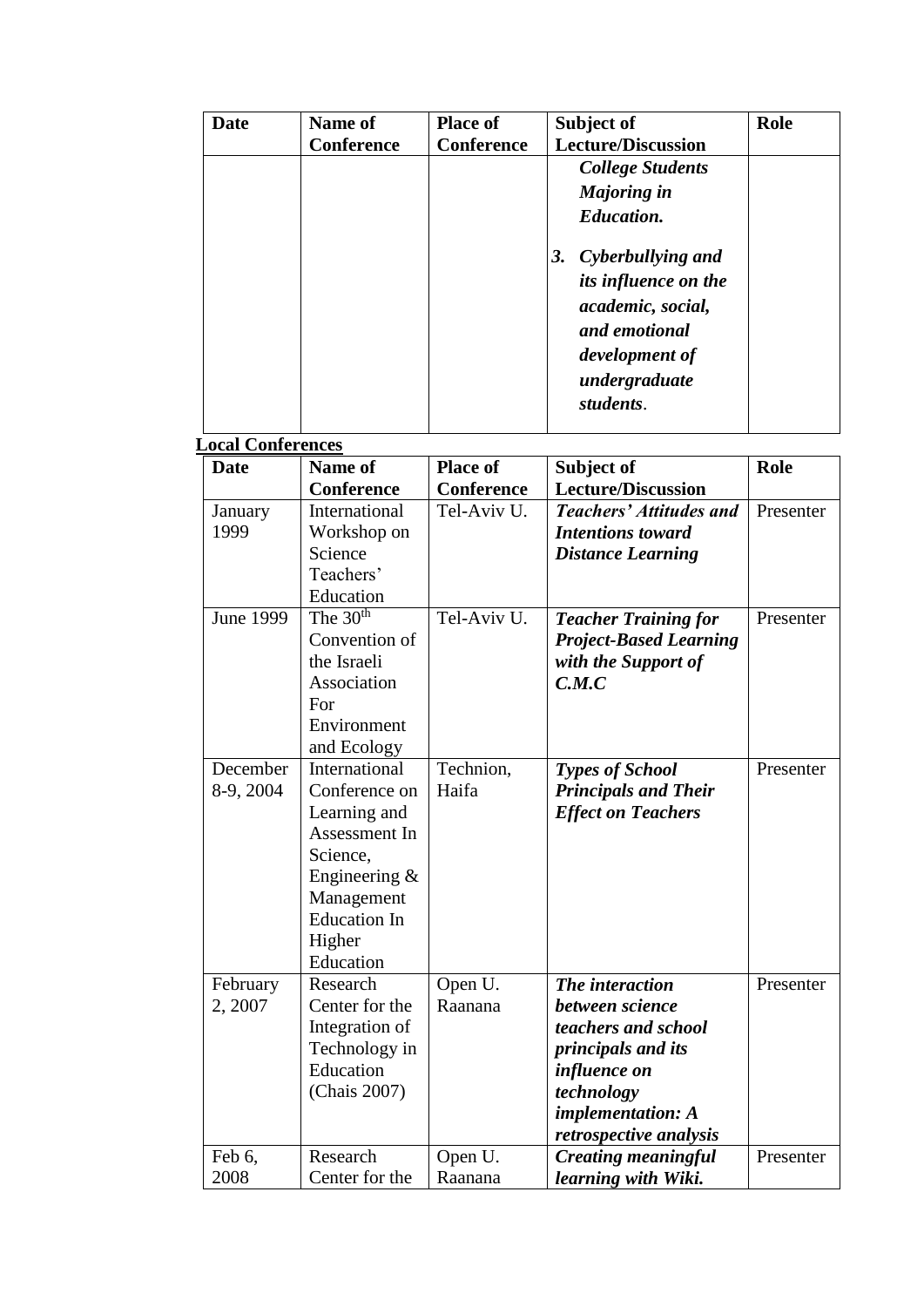| <b>Date</b>                  | <b>Name of</b><br><b>Conference</b>                                                                                                                                                                                            | <b>Place of</b><br><b>Conference</b>            | Subject of<br><b>Lecture/Discussion</b>                                                                                                                                                                                                                                                                                                                                                        | <b>Role</b>                           |
|------------------------------|--------------------------------------------------------------------------------------------------------------------------------------------------------------------------------------------------------------------------------|-------------------------------------------------|------------------------------------------------------------------------------------------------------------------------------------------------------------------------------------------------------------------------------------------------------------------------------------------------------------------------------------------------------------------------------------------------|---------------------------------------|
|                              | Integration of<br>Technology in<br>Education<br>(Chais 2008)                                                                                                                                                                   |                                                 |                                                                                                                                                                                                                                                                                                                                                                                                |                                       |
| August 6,<br>2008            | Inter-<br>University<br>Center for e-<br>Learning<br>(IUCEL)<br>Conference<br>2008                                                                                                                                             | Haifa U.                                        | A digital portfolio<br>through a multi-<br>drafting process with<br>Word processor in<br><b>HighLearn</b><br>environment.                                                                                                                                                                                                                                                                      | Presenter                             |
| February<br>$19-20,$<br>2013 | Learning in<br>the<br>Technological<br>Era. The 8 <sup>th</sup><br>Chais<br>Conference<br>for Innovation<br>in Learning<br>Technologies<br>2013.<br>Research<br>Center for the<br>Integration of<br>Technology in<br>Education | Raanana,<br>Israel                              | <b>From One-to-Many to</b><br><b>One-to-One: Promoting</b><br>"Digital Wisdom" and<br><b>Technological</b><br>Pedagogical and<br>Content Knowledge in<br><b>One Laptop per Student</b><br>and Teacher Program.                                                                                                                                                                                 | Presenter<br>$\&$<br>Session<br>chair |
| February<br>$10-11,$<br>2014 | Learning in<br>the<br>Technological<br>Era:<br>Proceedings of<br>the 10th Chais<br>Conference<br>for the Study<br>of Innovation<br>and Learning<br>Technologies                                                                | Open U.<br>(Chais)<br>Raanana,<br><b>Israel</b> | 5.<br>A Chaperone:<br><b>Twitter for</b><br>Professional<br>Guidance, Social<br><b>Support and</b><br>Personal<br><b>Empowerment</b> in<br><b>Online Workshops.</b><br><b>Implications of the</b><br>6.<br>one-to-one learning<br>model on teachers'<br>pedagogical<br>perceptions and<br>educational<br>discourse in the<br>classroom.<br><b>Comparing</b><br>7.<br><b>Perceived Learning</b> | Presenter<br>&<br>Session<br>chair    |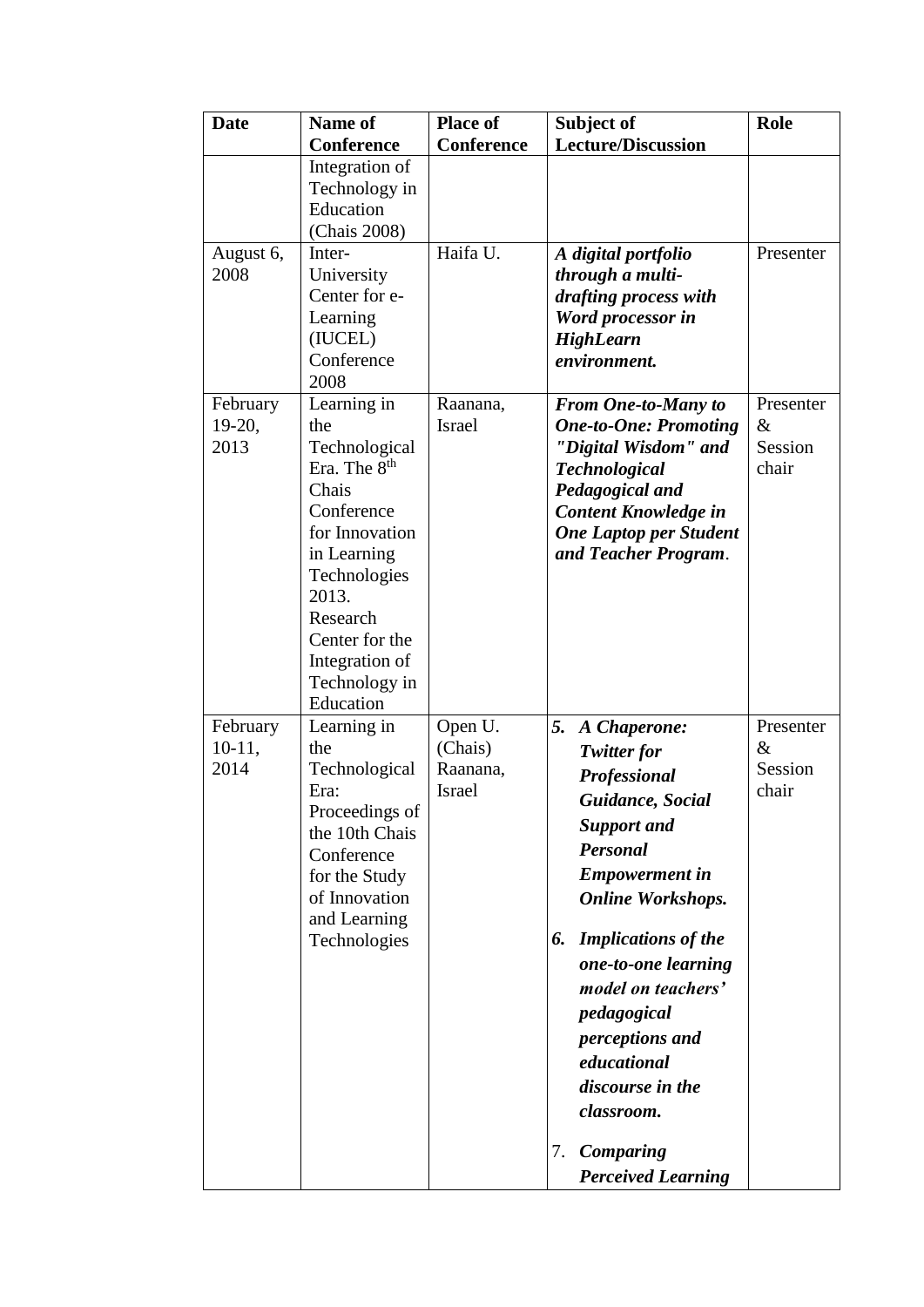| <b>Date</b>                   | Name of                                                                                                                                       | <b>Place of</b>           | Subject of                                                                                                                                                                                                                                                                                | Role                                  |
|-------------------------------|-----------------------------------------------------------------------------------------------------------------------------------------------|---------------------------|-------------------------------------------------------------------------------------------------------------------------------------------------------------------------------------------------------------------------------------------------------------------------------------------|---------------------------------------|
|                               | <b>Conference</b>                                                                                                                             | <b>Conference</b>         | <b>Lecture/Discussion</b><br>and Visualizing-<br>Verbalizing<br><b>Learning Styles of</b><br>Middle-School<br><b>Students in One-to-</b><br><b>One versus One-to-</b><br><b>Many Laptop</b><br>Models.<br>8.<br><b>Normative Beliefs</b><br>about<br>Cyberaggression in<br>Israeli Youth. |                                       |
| February,<br>$20-21,$<br>2018 | the 13th Chais<br>Conference<br>for the Study<br>of Innovation<br>and Learning<br>Technologies:<br>Learning in<br>the<br>Technological<br>Era | Raánana,<br><b>Israel</b> | <b>Digital Literacies</b><br>4.<br>and Readiness<br>Assessment of<br>Participants in a<br><b>Training Program</b><br>in a Security-<br>technological<br>Organization.                                                                                                                     | Presenter<br>$\&$<br>Session<br>chair |
|                               |                                                                                                                                               |                           | <b>Perceived Digital</b><br>5.<br>Literacies of Israeli<br><b>College Students</b><br><b>Majoring in</b><br><b>Education.</b>                                                                                                                                                             |                                       |
|                               |                                                                                                                                               |                           | Cyberbullying and<br>6.<br>its influence on the<br>academic, social,<br>and emotional<br>development of<br>undergraduate<br>students.                                                                                                                                                     |                                       |

| <b>LOCAL COMETENCES</b> |                   |                 |                                |           |
|-------------------------|-------------------|-----------------|--------------------------------|-----------|
| Date                    | Name of           | <b>Place of</b> | Subject of                     | Role      |
|                         | <b>Conference</b> | Conference      | <b>Lecture/Discussion</b>      |           |
| January                 | International     | Tel-Aviv U.     | <b>Teachers' Attitudes and</b> | Presenter |
| 1999                    | Workshop on       |                 | <b>Intentions toward</b>       |           |
|                         | Science           |                 | <b>Distance Learning</b>       |           |
|                         | Teachers'         |                 |                                |           |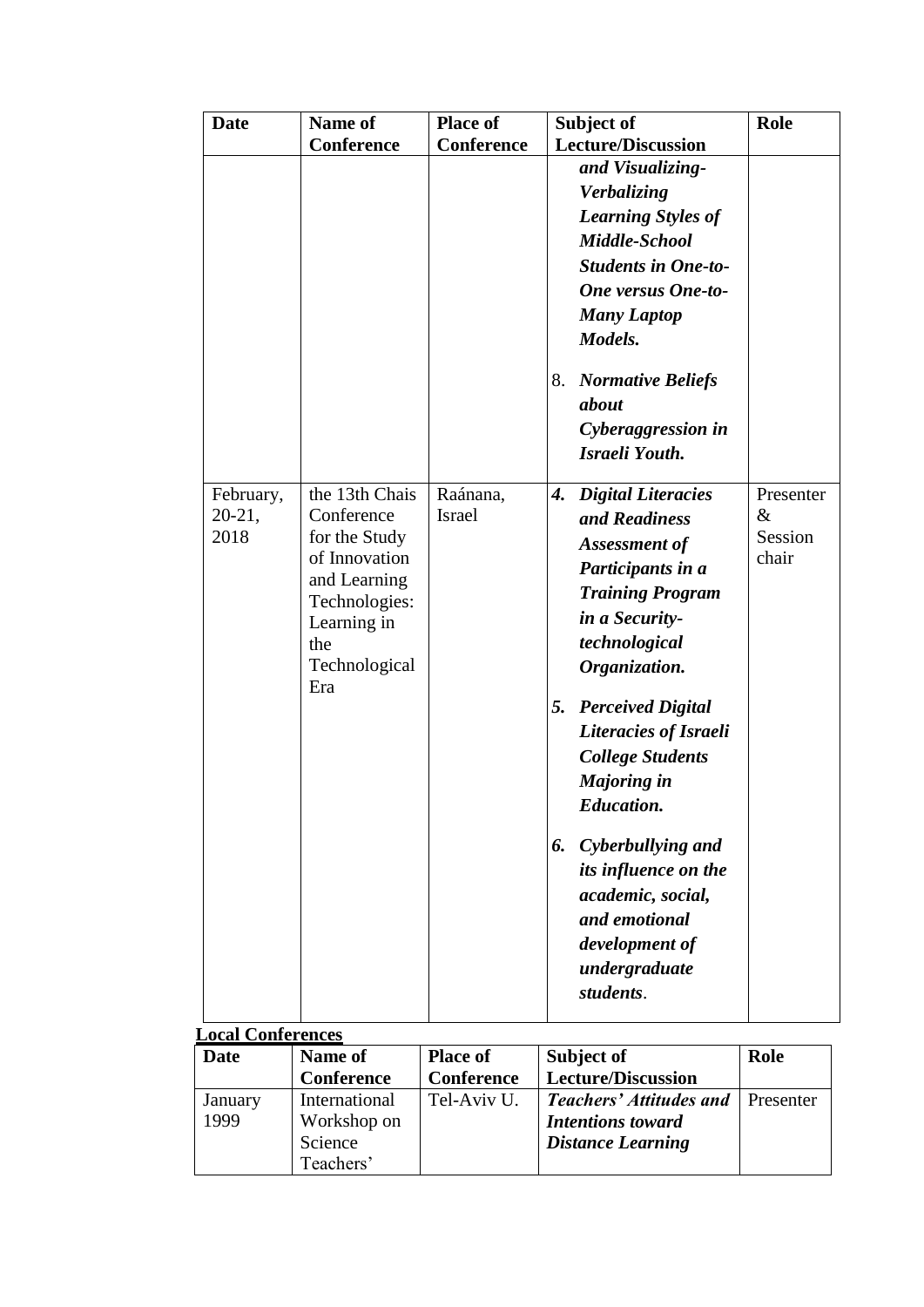| <b>Date</b>                  | Name of                                                                                                                                                     | <b>Place of</b>           | Subject of                                                                                                                                                                                                            | Role                                  |
|------------------------------|-------------------------------------------------------------------------------------------------------------------------------------------------------------|---------------------------|-----------------------------------------------------------------------------------------------------------------------------------------------------------------------------------------------------------------------|---------------------------------------|
|                              | <b>Conference</b>                                                                                                                                           | <b>Conference</b>         | <b>Lecture/Discussion</b>                                                                                                                                                                                             |                                       |
|                              | Education                                                                                                                                                   |                           |                                                                                                                                                                                                                       |                                       |
| <b>June 1999</b>             | The $30th$<br>Convention of<br>the Israeli<br>Association<br>For<br>Environment<br>and Ecology                                                              | Tel-Aviv U.               | <b>Teacher Training for</b><br><b>Project-Based Learning</b><br>with the Support of<br>C.M.C                                                                                                                          | Presenter                             |
| December<br>8-9, 2004        | International<br>Conference on<br>Learning and<br>Assessment In<br>Science,<br>Engineering $\&$<br>Management<br><b>Education In</b><br>Higher<br>Education | Technion,<br>Haifa        | <b>Types of School</b><br><b>Principals and Their</b><br><b>Effect on Teachers</b>                                                                                                                                    | Presenter                             |
| February<br>2, 2007          | Research<br>Center for the<br>Integration of<br>Technology in<br>Education<br>(Chais 2007)                                                                  | Open U.<br>Raanana        | The interaction<br>between science<br>teachers and school<br><i>principals and its</i><br><i>influence on</i><br>technology<br>implementation: A<br>retrospective analysis                                            | Presenter                             |
| Feb 6,<br>2008               | Research<br>Center for the<br>Integration of<br>Technology in<br>Education<br>(Chais 2008)                                                                  | Open U.<br>Raanana        | <b>Creating meaningful</b><br>learning with Wiki.                                                                                                                                                                     | Presenter                             |
| August 6,<br>2008            | Inter-<br>University<br>Center for e-<br>Learning<br>(IUCEL)<br>Conference<br>2008                                                                          | Haifa U.                  | A digital portfolio<br>through a multi-<br>drafting process with<br>Word processor in<br><b>HighLearn</b><br>environment.                                                                                             | Presenter                             |
| February<br>$19-20,$<br>2013 | Learning in<br>the<br>Technological<br>Era. The 8 <sup>th</sup><br>Chais<br>Conference<br>for Innovation<br>in Learning<br>Technologies                     | Raanana,<br><b>Israel</b> | <b>From One-to-Many to</b><br><b>One-to-One: Promoting</b><br>"Digital Wisdom" and<br><b>Technological</b><br>Pedagogical and<br><b>Content Knowledge in</b><br><b>One Laptop per Student</b><br>and Teacher Program. | Presenter<br>$\&$<br>Session<br>chair |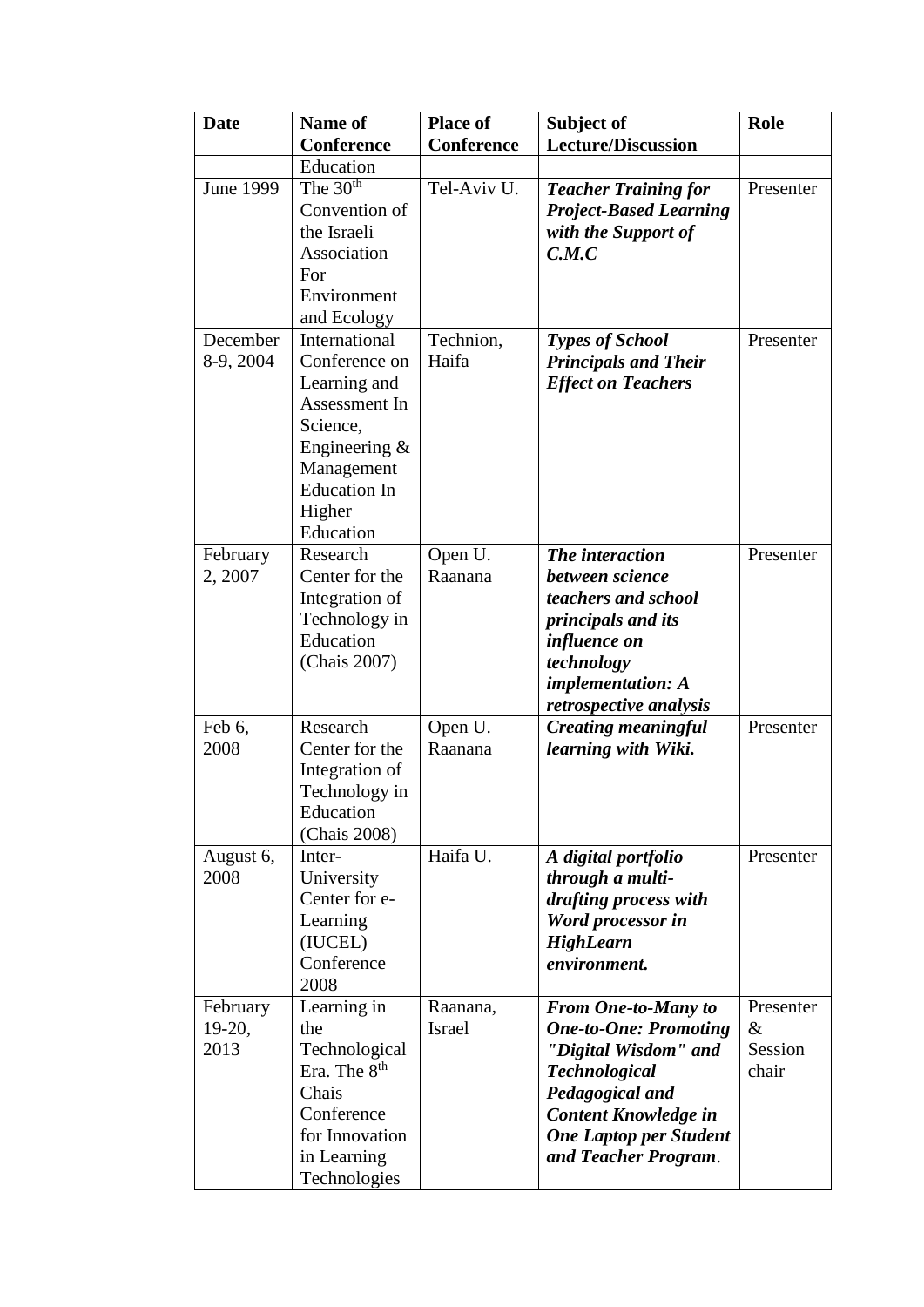| <b>Date</b>      | Name of               | <b>Place of</b>           | Subject of                      | Role         |
|------------------|-----------------------|---------------------------|---------------------------------|--------------|
|                  | <b>Conference</b>     | Conference                | <b>Lecture/Discussion</b>       |              |
|                  | 2013.                 |                           |                                 |              |
|                  | Research              |                           |                                 |              |
|                  | Center for the        |                           |                                 |              |
|                  | Integration of        |                           |                                 |              |
|                  | Technology in         |                           |                                 |              |
|                  | Education             |                           |                                 |              |
| February         | Learning in           | Open U.                   | 9.<br>A Chaperone:              | Presenter    |
| $10-11,$<br>2014 | the                   | (Chais)                   | <b>Twitter for</b>              | &<br>Session |
|                  | Technological<br>Era: | Raanana,<br><b>Israel</b> | Professional                    | chair        |
|                  | Proceedings of        |                           | Guidance, Social                |              |
|                  | the 10th Chais        |                           | <b>Support and</b>              |              |
|                  | Conference            |                           | Personal                        |              |
|                  | for the Study         |                           | <b>Empowerment</b> in           |              |
|                  | of Innovation         |                           | <b>Online Workshops.</b>        |              |
|                  | and Learning          |                           |                                 |              |
|                  | Technologies          |                           | 10. Implications of the         |              |
|                  |                       |                           | one-to-one learning             |              |
|                  |                       |                           | model on teachers'              |              |
|                  |                       |                           | pedagogical                     |              |
|                  |                       |                           | perceptions and                 |              |
|                  |                       |                           | educational                     |              |
|                  |                       |                           | discourse in the                |              |
|                  |                       |                           | classroom.                      |              |
|                  |                       |                           |                                 |              |
|                  |                       |                           | 11. Comparing                   |              |
|                  |                       |                           | <b>Perceived Learning</b>       |              |
|                  |                       |                           | and Visualizing-                |              |
|                  |                       |                           | Verbalizing                     |              |
|                  |                       |                           | <b>Learning Styles of</b>       |              |
|                  |                       |                           | Middle-School                   |              |
|                  |                       |                           | <b>Students in One-to-</b>      |              |
|                  |                       |                           | <b>One versus One-to-</b>       |              |
|                  |                       |                           | <b>Many Laptop</b>              |              |
|                  |                       |                           | Models.                         |              |
|                  |                       |                           |                                 |              |
|                  |                       |                           | 12. Normative Beliefs           |              |
|                  |                       |                           | about                           |              |
|                  |                       |                           | Cyberaggression in              |              |
|                  |                       |                           | Israeli Youth.                  |              |
|                  |                       |                           |                                 |              |
| February,        | the 13th Chais        | Raánana,                  | <b>Digital Literacies</b><br>7. | Presenter    |
| $20-21,$         | Conference            | Israel                    | and Readiness                   | &            |
| 2018             | for the Study         |                           | Assessment of                   | Session      |
|                  | of Innovation         |                           | Participants in a               | chair        |
|                  | and Learning          |                           |                                 |              |